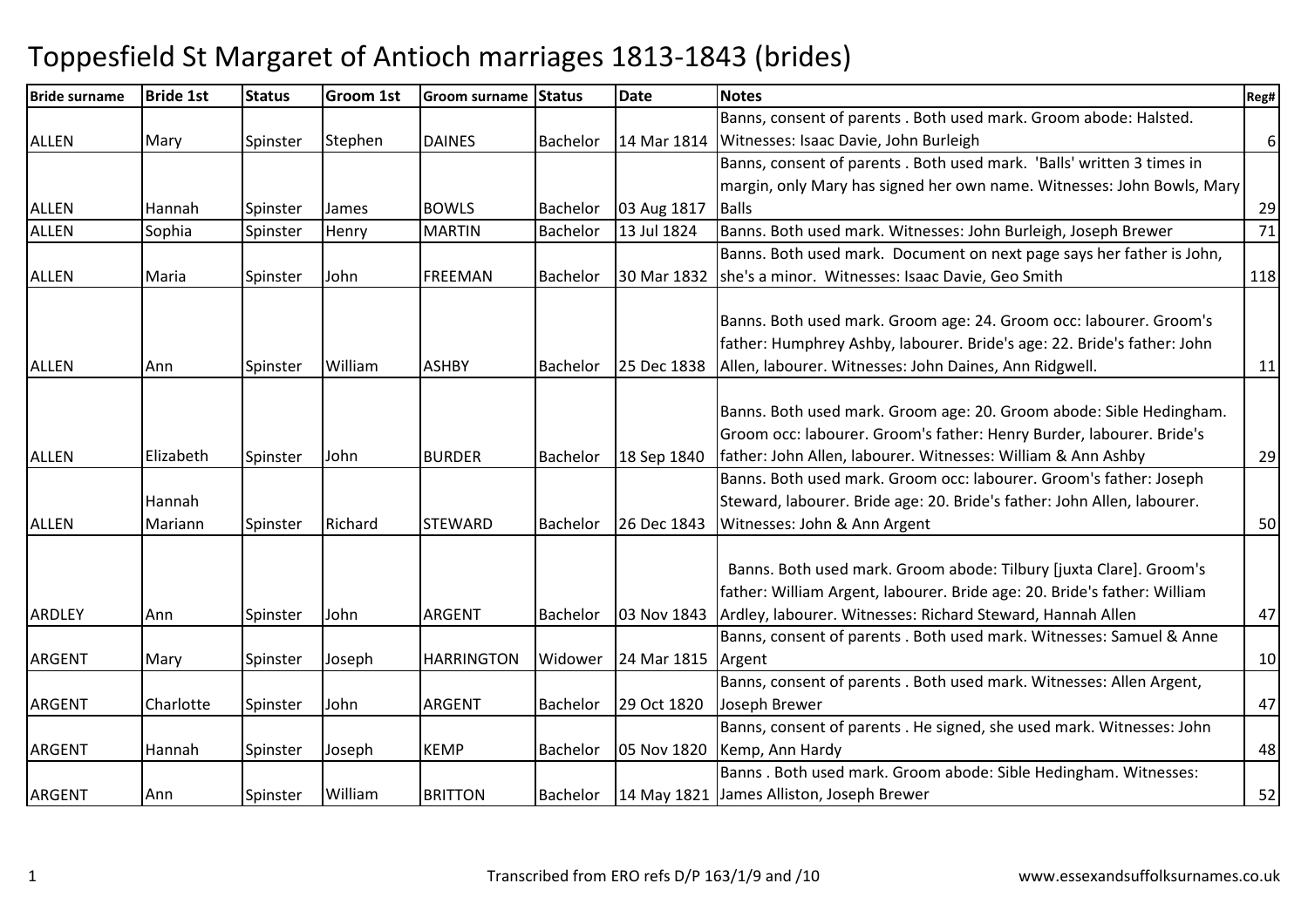| <b>Bride surname</b> | <b>Bride 1st</b> | <b>Status</b>   | <b>Groom 1st</b> | <b>Groom surname</b> | <b>Status</b>   | <b>Date</b> | <b>Notes</b>                                                                 | Reg#           |
|----------------------|------------------|-----------------|------------------|----------------------|-----------------|-------------|------------------------------------------------------------------------------|----------------|
| <b>ARGENT</b>        | Elizabeth        | Spinster        | Henry            | <b>WISEMAN</b>       | Bachelor        | 21 Jan 1825 | Banns. He signed, she used mark. Witnesses: William Daines, Susan Argent     | 76             |
|                      |                  |                 |                  |                      |                 |             |                                                                              |                |
| <b>ARGENT</b>        | Susan            | Spinster        | William          | <b>DAINES</b>        | Bachelor        | 21 Oct 1825 | Banns. Both used mark. Witnesses: Stephen Daines, Joseph Brewer              | 80             |
|                      |                  |                 |                  |                      |                 |             | Banns. Both used mark. Groom abode: Ridgewell. Witnesses: John Bush,         |                |
| <b>ARGENT</b>        | Elizabeth        | Spinster        | Thomas           | <b>WOODS</b>         | Bachelor        | 29 Jun 1828 | Joseph Brewer                                                                | 90             |
|                      |                  |                 |                  |                      |                 |             | Banns. Both used mark. Groom abode: Ridgewell. Witnesses: John Eley,         |                |
| <b>ARGENT</b>        | Sarah            | Spinster        | Harry            | <b>HARRINGTON</b>    | Widower         | 26 Nov 1828 | <b>Geo Smith</b>                                                             | 99             |
|                      |                  |                 |                  |                      |                 |             | Banns. Both used mark. Groom abode: Ridgewell. Witnesses: Thomas             |                |
| <b>ARGENT</b>        | Sarah            | Widow           | Robert           | <b>WOODYARD</b>      | Widower         | 16 Sep 1832 | Reed, Joseph Brewer                                                          | 121            |
| <b>ARGENT</b>        | Catharine        | Spinster        | Robert           | <b>ALLEN</b>         | Bachelor        | 27 Sep 1833 | Banns. Both used mark. Witnesses: Joseph Allen, Ann Argent                   | 129            |
| <b>ARGENT</b>        | Sarah            | Spinster        | Benjamin         | <b>TARBIN</b>        | Bachelor        | 06 Jul 1834 | Banns. Both used mark. Witnesses: William Daines, Ann Tarbin                 | 132            |
|                      |                  |                 |                  |                      |                 |             |                                                                              |                |
| <b>ARGENT</b>        | Ann              | Spinster        | Joseph           | <b>ALLEN</b>         | Bachelor        | 16 Oct 1835 | Banns. He signed, she used mark. Witnesses: Robert Allen, Joseph Brewer      | 145            |
|                      |                  |                 |                  |                      |                 |             | Banns. Both used mark. Groom age: 22. Groom's occ: Thomas Ruggles,           |                |
|                      |                  |                 |                  |                      |                 |             | labourer. Bride age: 22. Bride's father: Joseph Argent, labourer. Witnesses: |                |
| <b>ARGENT</b>        | Ann              | Spinster        | George           | <b>RUGGLES</b>       | Bachelor        | 25 Dec 1838 | James & Hannah Ruggles                                                       | 9              |
|                      |                  |                 |                  |                      |                 |             |                                                                              |                |
|                      |                  |                 |                  |                      |                 |             | Banns. Both used mark. Groom occ: John Butcher, labourer. Groom's            |                |
|                      |                  |                 |                  |                      |                 |             | father: John Butcher, labourer. Bride age: 20. Bride's father: Joseph        |                |
| <b>ARGENT</b>        | Susanna          | <b>Spinster</b> | Thomas           | <b>BUTCHER</b>       | <b>Bachelor</b> | 20 Jun 1840 | Argent, labourer. Witnesses: John Smart, Hannah Butcher                      | 28             |
|                      |                  |                 |                  |                      |                 |             | Banns. Both used mark. Groom occ: labourer. Groom's father: John Tarbin,     |                |
|                      |                  |                 |                  |                      |                 |             | labourer. Bride's father: Samuel Argent, labourer. Witnesses: William        |                |
| <b>ARGENT</b>        | Charlotte        | Spinster        | Daniel           | <b>TARBIN</b>        | Bachelor        | 26 Dec 1843 | Daines, Catherin Argent                                                      | 51             |
|                      |                  |                 |                  |                      |                 |             | Banns, consent of parents . Both signed. Witnesses: Robert Ashby, James      |                |
| <b>ASHBY</b>         | Ann              | Spinster        | Joseph           | <b>JOHNSON</b>       | Bachelor        | 05 Apr 1816 | Allen                                                                        | 19             |
|                      |                  |                 |                  |                      |                 |             | Banns. Both used mark. Groom occ: labourer. Groom's father: John             |                |
|                      |                  |                 |                  |                      |                 |             | Cracknell, labourer. Bride's father: Humphrey Ashby, labourer. Witnesses:    |                |
| <b>ASHBY</b>         | Marianne         | Spinster        | Henry            | <b>CRACKNELL</b>     | Bachelor        |             | 05 May 1838 William Suckling, Sarah Cracknell                                | $6 \mid$       |
|                      |                  |                 |                  |                      |                 |             | Banns, consent of parents . Both used mark. Witnesses: John Clark, Anne      |                |
| <b>ATTERTON</b>      | Hannah           | Spinster        | John             | <b>WALLS</b>         | Bachelor        | 12 Oct 1814 | Purkis                                                                       | 8 <sup>1</sup> |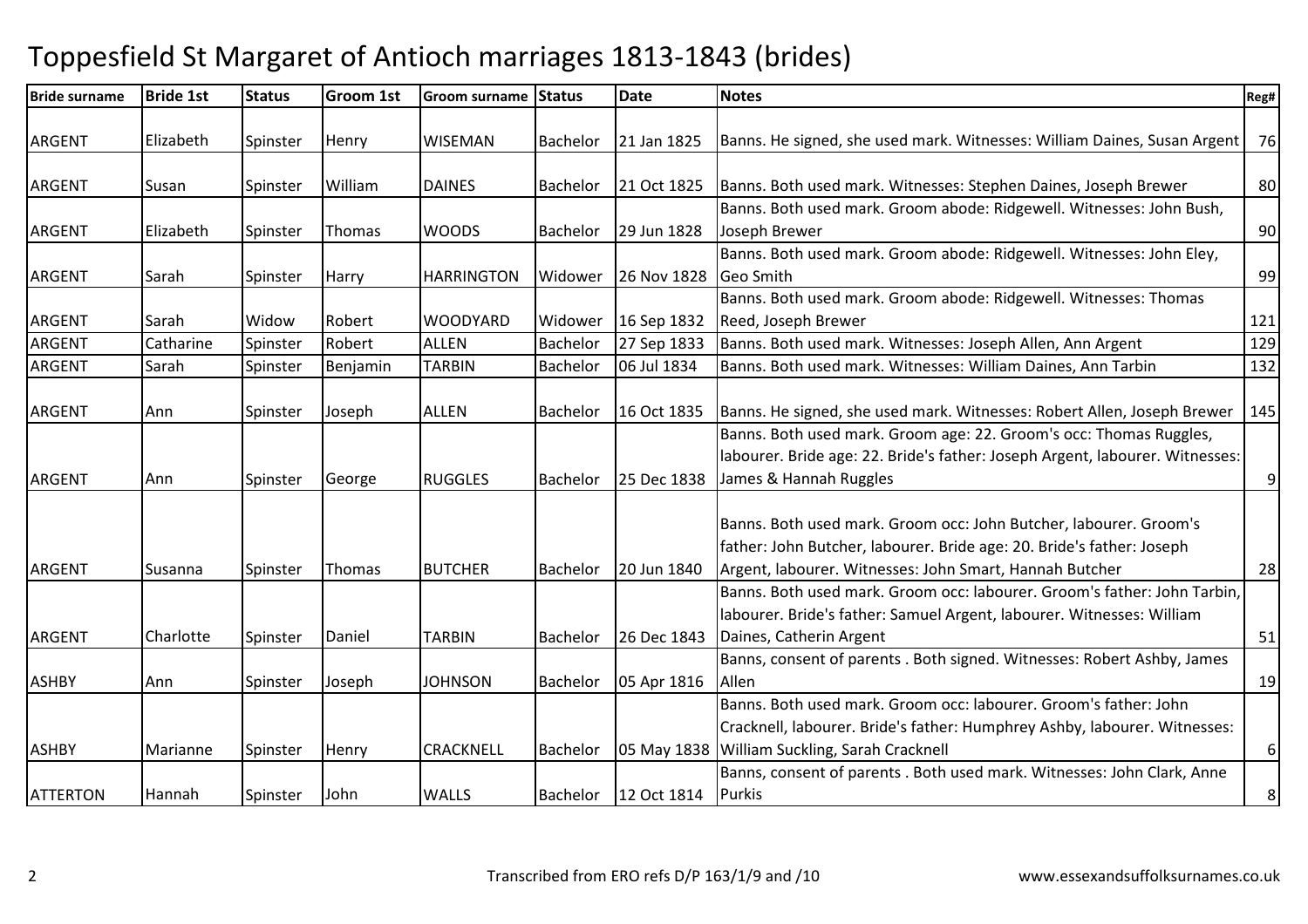| <b>Bride surname</b> | <b>Bride 1st</b> | <b>Status</b> | <b>Groom 1st</b> | <b>Groom surname</b> | <b>Status</b>   | <b>Date</b> | <b>Notes</b>                                                                  | Reg#         |
|----------------------|------------------|---------------|------------------|----------------------|-----------------|-------------|-------------------------------------------------------------------------------|--------------|
| <b>ATTERTON</b>      | Mary             |               | John             | <b>BACON</b>         | Bachelor        |             | Banns. Both used mark. Witnesses: Jeremiah Hardy, Elizabeth Atterton          | 143          |
|                      |                  | Spinster      |                  |                      |                 | 28 Aug 1835 |                                                                               |              |
|                      |                  |               |                  |                      |                 |             | Banns. Both used mark. Groom age: 19. Groom occ: labourer. Groom's            |              |
|                      |                  |               |                  |                      |                 |             | father: Thomas Ruggles, labourer. Bride age: 20. Bride's father: Robert       |              |
| <b>ATTERTON</b>      | Elizabeth        | Spinster      | William          | <b>RUGGLES</b>       | <b>Bachelor</b> | 25 Dec 1838 | Atterton, labourer. Witnesses: James Ruggles, Emma Martin                     | 10           |
|                      |                  |               |                  |                      |                 |             | Banns. He signed, she used mark. Groom age: 29. Groom's father: Charles       |              |
|                      |                  |               |                  |                      |                 |             | Linsell. Bride age: 19. Bride's father: Robert Atterton, labourer. Witnesses: |              |
| <b>ATTERTON</b>      | Eliza            | Spinster      | Abel             | <b>HARDY</b>         | Bachelor        | 08 Feb 1840 | John Smith, Marianne Ward                                                     | 26           |
|                      |                  |               |                  |                      |                 |             | Banns, consent of parents . Both used mark. Witnesses: Joseph Brewer,         |              |
| <b>AVES</b>          | Susan            | Spinster      | James            | <b>VILATE</b>        | Bachelor        | 15 Jul 1821 | <b>Mary Aves</b>                                                              | 53           |
| <b>BAKER</b>         | Charlotte        | Spinster      | Hezekiah         | <b>DOWSETT</b>       | Bachelor        | 07 Jan 1833 | Banns. Both signed. Witnesses: Wm Dowsett, Joseph Brewer                      | 124          |
| <b>BALDWIN</b>       | Elizabeth        | Spinster      | William          | <b>GRUBB</b>         | Bachelor        | 25 Dec 1821 | Banns. Both used mark. Witnesses: John Butcher, Joseph Brewer                 | 56           |
|                      |                  |               |                  |                      |                 |             |                                                                               |              |
| <b>BALDWIN</b>       | Sarah            | Spinster      | John             | <b>PRIOR</b>         | Bachelor        | 29 Mar 1833 | Banns. He signed, she used mark. Witnesses: John Piper, Sarah Wash            | 126          |
|                      |                  |               |                  |                      |                 |             |                                                                               |              |
| <b>BARNARD</b>       | Sarah            | Spinster      | Peter            | <b>PARSLEY</b>       | <b>Bachelor</b> | 26 Mar 1824 | Banns. He signed, she used mark. Witnesses: Sarah Parsley, Joseph Brewer      | 69           |
|                      |                  |               |                  |                      |                 |             | Groom's father deceased. Banns. Both used mark. Groom age: 22. Groom          |              |
|                      |                  |               |                  |                      |                 |             | occ: labourer. Groom's father: Saml Argent, labourer. Bride age: 22.          |              |
|                      |                  |               |                  |                      |                 |             | Bride's father: Martin Barnard, bricklayer. Witnesses: Joseph Brewer, John    |              |
| <b>BARNARD</b>       | Louisa           | Spinster      | Thomas           | <b>ARGENT</b>        | Bachelor        | 21 Jun 1839 | Vilet                                                                         | 14           |
|                      |                  |               |                  |                      |                 |             | Banns. Both used mark. Groom age: 19. Groom occ: labourer. Groom's            |              |
|                      |                  |               |                  |                      |                 |             | father: George Ruggles, labourer. Bride's father: James Barnard, bricklayer.  |              |
| <b>BARNARD</b>       | Eliza            | Spinster      | Thomas           | <b>RUGGLES</b>       | Bachelor        | 26 Mar 1841 | Witnesses: Thomas Smee, Elizabeth Ruggles                                     | 34           |
| <b>BARRELL</b>       | Sarah            | Spinster      | Thomas           | <b>FINCH</b>         | Bachelor        | 31 May 1817 | Licence . Both used mark. Witnesses: Samuel Golding, Wm Marsh                 | 28           |
|                      |                  |               |                  |                      |                 |             | No bride's father. Bride age: 22. Bride's mother is Sarah Finch, she was      |              |
|                      |                  |               |                  |                      |                 |             | illegitimate. Banns. Both used mark. Groom age: 29. Groom's occ:              |              |
|                      |                  |               |                  |                      |                 |             | labourer. Groom's father: John Kemp, labourer. Witnesses: John Hardy,         |              |
| <b>BARRELL</b>       | Harriet          | Spinster      | William          | <b>KEMP</b>          | Bachelor        | 16 Nov 1837 | Jane King                                                                     | $\mathbf{3}$ |
|                      |                  |               |                  |                      |                 |             | Licence. Both signed. Groom abode: Ridgewell. Witnesses: John Fishpool?,      |              |
| <b>BENCLIFF</b>      | Sarah            | Spinster      | John             | <b>CHAPLIN</b>       | Bachelor        | 23 Jan 1828 | Joseph Brewer                                                                 | 87           |
| <b>BRAGG</b>         | Elizabeth        | Spinster      | William          | <b>TARBIN</b>        | <b>Bachelor</b> | 20 Nov 1831 | Banns. Both used mark. Witnesses: Joseph Bragg, Ann Tarbin                    | 114          |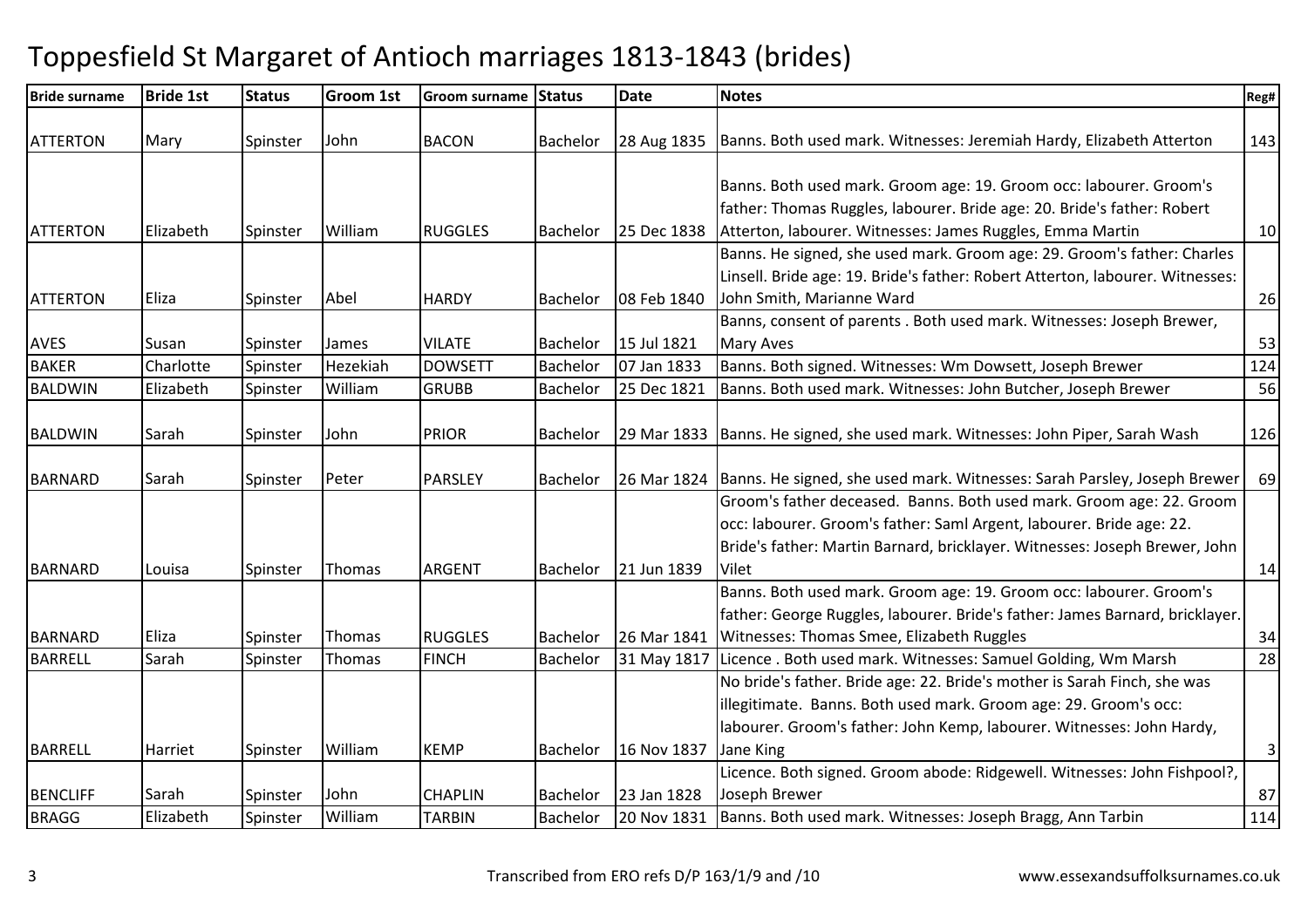| <b>Bride surname</b> | <b>Bride 1st</b> | <b>Status</b> | <b>Groom 1st</b> | <b>Groom surname</b> | <b>Status</b>   | <b>Date</b> | <b>Notes</b>                                                                | Reg#           |
|----------------------|------------------|---------------|------------------|----------------------|-----------------|-------------|-----------------------------------------------------------------------------|----------------|
|                      |                  |               |                  |                      |                 |             | Banns. Both used mark. Groom age: 25. Groom occ: labourer. Groom's          |                |
|                      |                  |               |                  |                      |                 |             | father: Benjamin Clements. Bride age: 21. Bride's father: James Bragg,      |                |
| <b>BRAGG</b>         | Mary Ann         | Spinster      | William          | <b>CLEMENTS</b>      | <b>Bachelor</b> | 12 Nov 1839 | labourer. Witnesses: John Pannel, Mary Purkiss                              | 17             |
|                      |                  |               |                  |                      |                 |             | Licence, consent of parents . Both signed. Bride abode: Sible Hedingham.    |                |
| <b>BRIDGE</b>        | Mary Anne        |               | James Hardy NUNN |                      | Bachelor        | 19 Sep 1815 | Witnesses: Thomas Bradley Bridge, James Allen                               | 11             |
|                      |                  |               |                  |                      |                 |             |                                                                             |                |
| <b>BURDER</b>        | Mary             | Spinster      | Abraham          | <b>ARDLEY</b>        | Bachelor        | 08 Dec 1826 | Banns. Both used mark. Witnesses: Elizabeth Burder, Henry Ardley            | 85             |
| <b>BURDER</b>        | Catharine        | Spinster      | William          | <b>ELSDON</b>        | Bachelor        | 25 Oct 1833 | Banns. Both used mark. Witnesses: James Newman, Sarah Burder                | 130            |
|                      |                  |               |                  |                      |                 |             | Licence, consent of parents. Both signed. Groom abode: Finchingfield.       |                |
| <b>BURLEIGH</b>      | Sarah Choat      | Spinster      | John             | <b>PAYNE</b>         | Bachelor        | 30 Oct 1828 | Witnesses: H J? Burleigh, A Payne                                           | 96             |
|                      |                  |               |                  |                      |                 |             | Banns, consent of parents . Both used mark. Witnesses: Thos. Teader,        |                |
| <b>BUTCHER</b>       | Lydia            | Spinster      | William          | <b>MARSH</b>         | Bachelor        | 19 Apr 1816 | <b>Catharine Butcher</b>                                                    | 21             |
|                      |                  |               |                  |                      |                 |             | Banns, consent of parents . Both used mark. Witnesses: Joseph Brewer,       |                |
| <b>BUTCHER</b>       | Catherine        | Spinster      | <b>Isaac</b>     | <b>SMEE</b>          | Bachelor        | 25 Dec 1817 | <b>Robert Hardy</b>                                                         | 31             |
|                      |                  |               |                  |                      |                 |             | Banns. Both used mark. Groom occ: cordwainer. Groom's father: Joseph        |                |
|                      |                  |               |                  |                      |                 |             | Hardy, cordwainer. Bride's father: John Butcher, labourer. Witnesses:       |                |
| <b>BUTCHER</b>       | Hannah           | Spinster      | James            | <b>HARDY</b>         | Bachelor        | 16 Nov 1843 | James Betts, Ann Hardy                                                      | 48             |
|                      |                  |               |                  |                      |                 |             | Banns, consent of parents . Both used mark. Witnesses: George Ruggles,      |                |
| <b>CLARK</b>         | Mary             | Spinster      | William          | PAGE                 | Bachelor        | 03 Nov 1815 | <b>Mary Davison</b>                                                         | 13             |
|                      |                  |               |                  |                      |                 |             |                                                                             |                |
|                      |                  |               |                  |                      |                 |             | Both fathers are deceased. Banns. Both used mark. Groom occ: labourer.      |                |
|                      |                  |               |                  |                      |                 |             | Groom's father: Thomas Barnard, labourer. Bride's father: Edward            |                |
| <b>CLEMENTS</b>      | Ann              | Spinster      | William          | <b>BARNARD</b>       | Bachelor        |             | 05 May 1838 Clements, labourer. Witnesses: William Clements, Marianne Bragg | 5 <sup>1</sup> |
|                      |                  |               |                  |                      |                 |             | Banns, consent of parents . Both used mark. Groom abode: Ridgewell.         |                |
| <b>COOK</b>          | Ann              | Spinster      | William          | <b>ASHBY</b>         | Bachelor        | 19 Apr 1816 | Witnesses: Thomas Eley junior, George Smith.                                | 20             |
|                      |                  |               |                  |                      |                 |             | Banns, consent of parents . Both used mark. Groom abode: Halstead.          |                |
| <b>COOK</b>          | Catharine        | Spinster      | Edward           | <b>OVERALL</b>       | Bachelor        | 24 Aug 1819 | Witnesses: Thomas Offord, Wm Dowsett                                        | 43             |
|                      |                  |               |                  |                      |                 |             | Banns. Both used mark. [For Rhodes ?] Witnesses: Joshua Allen, Joseph       |                |
| <b>COOK</b>          | Charlotte        | Spinster      | Edward           | <b>ROADS</b>         | Bachelor        | 01 Dec 1824 | <b>Brewer</b>                                                               | 74             |
| <b>COOK</b>          | Lydia            | Spinster      | Robert           | <b>HASLER</b>        | Bachelor        |             | 29 May 1835   Banns. Both used mark. Witnesses: George Hasler, Sarah Smith  | 142            |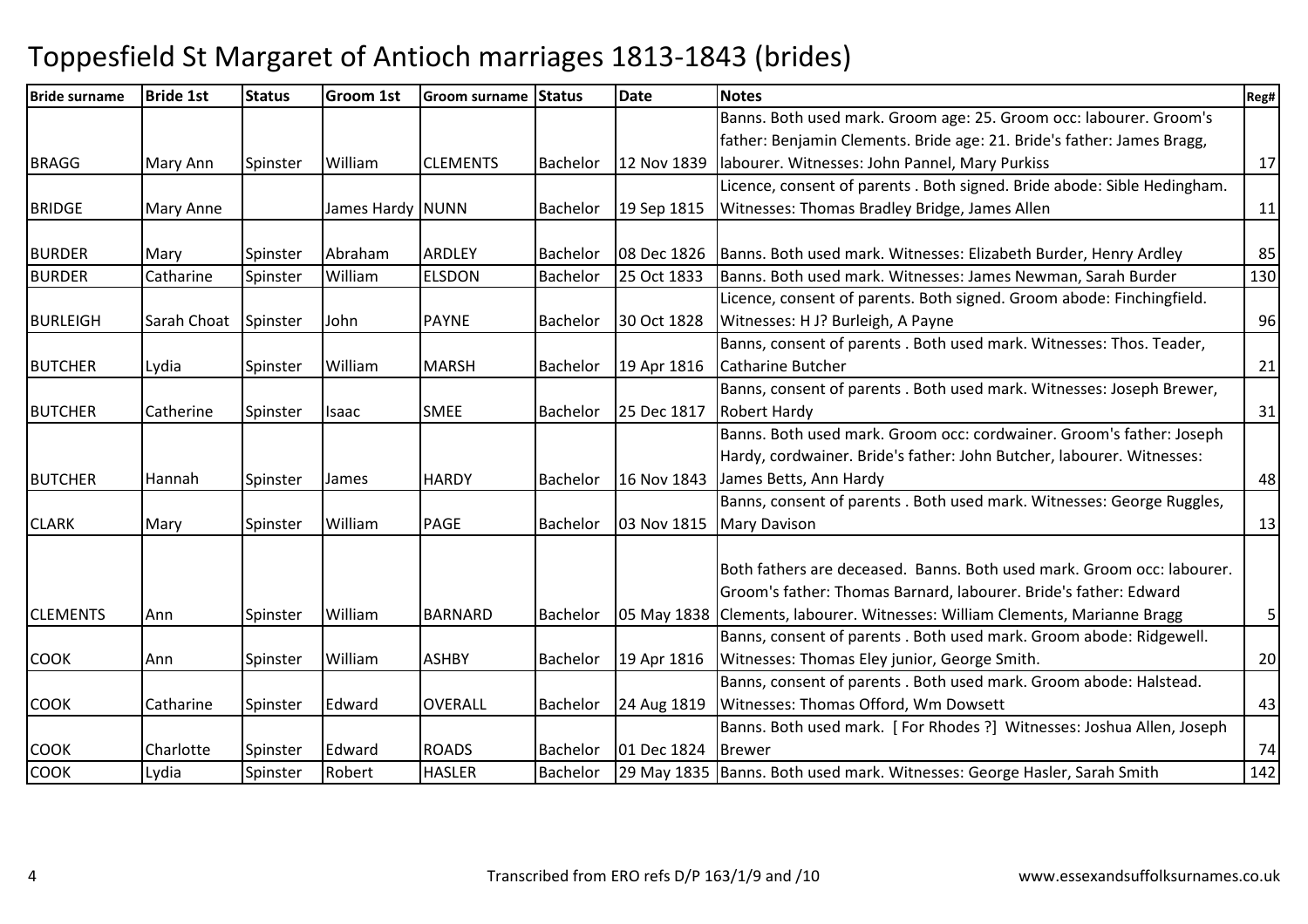| <b>Bride surname</b> | <b>Bride 1st</b> | <b>Status</b> | <b>Groom 1st</b> | <b>Groom surname</b> | <b>Status</b>   | <b>Date</b> | <b>Notes</b>                                                                  | Reg# |
|----------------------|------------------|---------------|------------------|----------------------|-----------------|-------------|-------------------------------------------------------------------------------|------|
|                      |                  |               |                  |                      |                 |             |                                                                               |      |
|                      |                  |               |                  |                      |                 |             | Banns. Both used mark. Groom's occ: labourer. Groom's father: William         |      |
|                      |                  |               |                  |                      |                 |             | Prior, labourer. Bride age: 18. Bride abode: Great Yeldham. Bride's father:   |      |
| <b>COOK</b>          | Rachael          | Spinster      | James            | <b>PRIOR</b>         | Bachelor        | 22 Nov 1840 | John Cook, labourer. Witnesses: Thomas Prior, Harriot Prior                   | 30   |
| <b>COOTE</b>         | Harriet          | Spinster      | John             | <b>GURTEN</b>        | Bachelor        |             | 12 Nov 1836   Banns. Both used mark. Witnesses: William Kemp, Charlotte Walls | 150  |
|                      |                  |               |                  |                      |                 |             | Banns. Both used mark. Groom occ: labourer. Groom's father: William           |      |
|                      |                  |               |                  |                      |                 |             | Tarbin, labourer. Bride age: 20. Bride's father: James Coote, labourer.       |      |
| <b>COOTE</b>         | Charlotte        | Spinster      | Ephraim          | <b>TARBIN</b>        | <b>Bachelor</b> | 23 Dec 1843 | Witnesses: James Kemp, Susan Coote                                            | 49   |
|                      |                  |               |                  |                      |                 |             | Banns, consent of parents . Both signed. Witnesses: George Copsey,            |      |
| <b>COPSEY</b>        | Sarah            | Spinster      | Henry            | <b>CHATTERS</b>      | <b>Bachelor</b> | 12 Apr 1814 | Elizath. Freeborn                                                             | 7    |
| <b>CRACKNELL</b>     | Jane             | Spinster      | Erasmus          | YELDHAM              | <b>Bachelor</b> | 13 Nov 1835 | Banns. Both used mark. Witnesses: John & Eliza Yeldham                        | 147  |
|                      |                  |               |                  |                      |                 |             |                                                                               |      |
|                      |                  |               |                  |                      |                 |             | Banns. He used mark, she signed. Bride abode: Wimbish. Groom's occ:           |      |
|                      |                  |               |                  |                      |                 |             | thatcher. Groom's father: Joshua Hasler, labourer. Bride's father: James      |      |
| <b>CRISP</b>         | Mary             | Widow         | George           | <b>HASLER</b>        | Widower         | 28 Dec 1843 | Josselyn, shoemaker. Witnesses: Robert Parsley, Sarah Crisp                   | 52   |
|                      |                  |               |                  |                      |                 |             | Banns. Both signed. Groom abode: Stambourne. Witnesses: Richard Cross,        |      |
| <b>CROSS</b>         | Mary             | Spinster      | Edward           | <b>PARMENTER</b>     | <b>Bachelor</b> | 14 Nov 1828 | <b>Eliza Eary</b>                                                             | 98   |
|                      |                  |               |                  |                      |                 |             | Banns, consent of parents . He signed, she used mark. Witnesses: John         |      |
| <b>DAINES</b>        | Sarah            | Spinster      | James            | <b>DURANT</b>        | <b>Bachelor</b> | 23 Jul 1819 | Inch, Elizabeth Burder                                                        | 42   |
|                      |                  |               |                  |                      |                 |             |                                                                               |      |
| <b>DAINES</b>        | Mary             | Spinster      | Thomas           | <b>HARDY</b>         | Bachelor        | 24 Sep 1830 | Banns. Both used mark. Witnesses: William Pannell, Joseph Brewer              | 109  |
| <b>DAINES</b>        | Eliza            | Spinster      | William          | <b>SMART</b>         | Bachelor        | 18 Nov 1836 | Banns. Both used mark. Witnesses: John Laall?, Susan Smee                     | 151  |
|                      | Sarah            |               |                  |                      |                 |             | Banns, consent of parents . Both signed. Witnesses: John Darby, Charlotte     |      |
| <b>DARBY</b>         | Elizabeth        | Spinster      | Joseph           | LINSELL              | <b>Bachelor</b> | 25 Dec 1820 | Saubar?                                                                       | 49   |
| <b>DAVIE</b>         | Ann              | Widow         | Daniel           | <b>OFFORD</b>        | Widower         | 27 Jan 1832 | Banns. He signed, she used mark. Witnesses: Geo & Sophia Smith                | 116  |
|                      |                  |               |                  |                      |                 |             | Banns, consent of parents . Both used mark. Witnesses: Elizabeth Davison,     |      |
| <b>DAVISON</b>       | Mary             | Spinster      | George           | <b>RUGGLES</b>       | Bachelor        | 11 Jan 1818 | Joseph Brewer                                                                 | 32   |
|                      |                  |               |                  |                      |                 |             | Banns, consent of parents . Both used mark. Witnesses: Daniel & Hannah        |      |
| <b>DAVISON</b>       | Elizabeth        | Spinster      | William          | <b>HALLS</b>         | Bachelor        | 02 Jul 1819 | Davison                                                                       | 40   |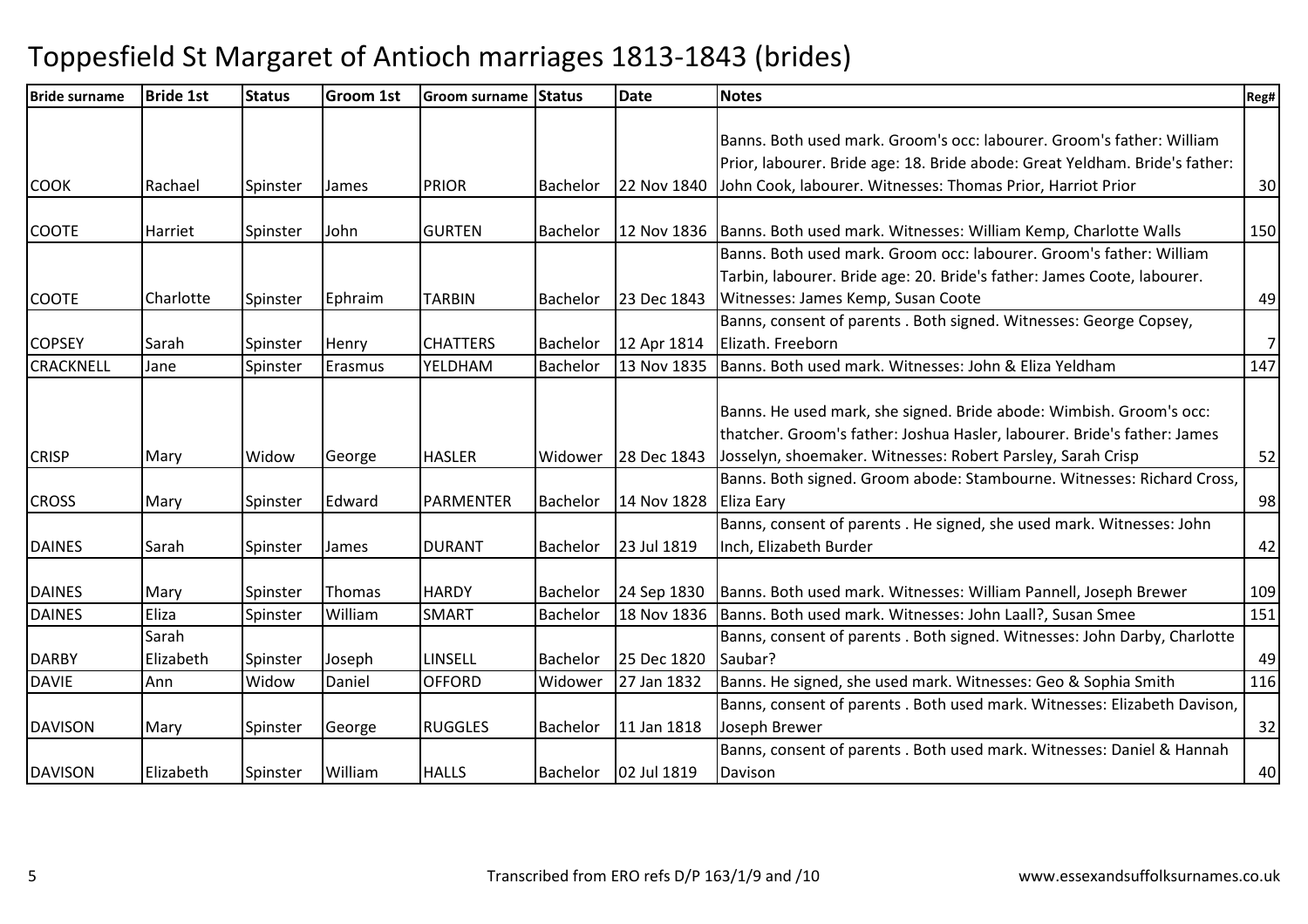| <b>Bride surname</b> | <b>Bride 1st</b>     | <b>Status</b> | <b>Groom 1st</b> | <b>Groom surname</b> | <b>Status</b>   | <b>Date</b> | <b>Notes</b>                                                                                                                                                                                                                   | Reg# |
|----------------------|----------------------|---------------|------------------|----------------------|-----------------|-------------|--------------------------------------------------------------------------------------------------------------------------------------------------------------------------------------------------------------------------------|------|
|                      |                      |               |                  |                      |                 |             | Banns. Both used mark. Groom occ: labourer. Groom's father: Joseph                                                                                                                                                             |      |
|                      |                      |               |                  |                      |                 |             | Hardy, labourer. Bride's father: Daniel Davison, labourer. Witnesses:                                                                                                                                                          |      |
| <b>DAVISON</b>       | Mary                 | Spinster      | <b>James</b>     | <b>HARDY</b>         | <b>Bachelor</b> | 09 Sep 1843 | George Firmin, Jane Hardy                                                                                                                                                                                                      | 45   |
|                      |                      |               |                  |                      |                 |             | Banns, consent of parents . He signed, she used mark. Witnesses: John                                                                                                                                                          |      |
| <b>DAYSLEY</b>       | Mary                 | Spinster      | Cornelius        | <b>HARDY</b>         | Widower         | 30 Sep 1819 | Smith, Martha Daysley [ For Dearsley ?].                                                                                                                                                                                       | 44   |
| <b>DEARSLEY</b>      | Martha               | Spinster      | John             | <b>SYTHE</b>         | Bachelor        | 03 Apr 1823 | Banns. Both used mark. Witnesses: Mary Clark, Joseph Brewer                                                                                                                                                                    | 65   |
| <b>DIGBY</b>         | Hannah               | Spinster      | Daniel           | <b>HARDY</b>         | Bachelor        | 11 Apr 1820 | Banns. Both used mark. Witnesses: Robert Spurgeon, John Johnson                                                                                                                                                                | 45   |
| <b>DORKIN</b>        | Anne                 | Widow         | John             | <b>RUGGLES</b>       | Widower         | 08 Nov 1813 | Banns. Both used mark. Witnesses: Joseph & Jemima Ruggles                                                                                                                                                                      | 4    |
| <b>DORKIN</b>        | Sarah                | Spinster      | James            | <b>ELLIS</b>         | Bachelor        | 12 Apr 1822 | Banns. Both used mark. Witnesses: Mary Dorkin, John Dorkin                                                                                                                                                                     | 59   |
| <b>DORKIN</b>        | Ann                  | Spinster      | Thomas           | <b>PANNELL</b>       | Bachelor        | 11 Jun 1829 | Banns. Both used mark. Witnesses: William Pannell, Joseph Brewer                                                                                                                                                               | 103  |
|                      |                      |               |                  |                      |                 |             | Banns. Both signed. Groom abode: Little Yeldham. Witnesses: Thomas                                                                                                                                                             |      |
| <b>DORKING</b>       | Mary                 | Spinster      | Robert           | <b>CRANFIELD</b>     | Bachelor        | 25 Dec 1822 | Start? (or Hart?), Joseph Brewer                                                                                                                                                                                               | 63   |
| <b>DORKING</b>       | Mary                 | Spinster      | Thomas           | PANNELL              | Widower         |             | 14 May 1833   Banns. Both used mark. Witnesses: George Dorking, Charlotte Britton                                                                                                                                              | 127  |
| <b>DORKING</b>       | Elizabeth            | Spinster      | William          | PANNELL              | Bachelor        | 20 Sep 1833 | Banns. Both used mark. Witnesses: Joseph Parsley, Sarah Pannell                                                                                                                                                                | 128  |
| <b>DORKING</b>       | Eliza                | Spinster      | Edward           | <b>RUSSELL</b>       | Widower         | 25 Dec 1837 | Banns. Both used mark. Groom age: 38. Groom's occ: labourer. Groom's<br>father: John Russell, labourer. Bride age: 21. Bride's occ: braider. Bride's<br>father: William Dorking, labourer. Witnesses: Joseph Daines, Emma Aves | 4    |
|                      |                      |               |                  |                      |                 |             | Banns. Both used mark. Groom occ: labourer. Groom's father: James                                                                                                                                                              |      |
|                      |                      |               |                  |                      |                 |             | Barber, labourer. Bride's father: William Dorking, labourer. Witnesses:                                                                                                                                                        |      |
| <b>DORKING</b>       | Sarah                | Spinster      | Stephen          | <b>BARBER</b>        | <b>Bachelor</b> | 25 Dec 1839 | Henry Barber, Susan Dorking                                                                                                                                                                                                    | 23   |
|                      |                      |               |                  |                      |                 |             | Banns. Both used mark. Groom age: 26. Groom occ: labourer. Groom's                                                                                                                                                             |      |
|                      |                      |               |                  |                      |                 |             | father: John Walls, labourer. Bride's father: George Dorking, labourer.                                                                                                                                                        |      |
| <b>DORKING</b>       | Elizabeth            | Spinster      | John             | <b>WALLS</b>         | Bachelor        |             | 26 May 1843 Witnesses: James Hardy, Hannah Butcher                                                                                                                                                                             | 43   |
|                      |                      |               |                  |                      |                 |             | Banns, consent of parents . He signed, she used mark. Witnesses: Mary                                                                                                                                                          |      |
| <b>DOWSETT</b>       | Elizabeth            | Spinster      | Humphrey         | <b>LETCH</b>         | Bachelor        | 22 Jun 1820 | Letch, James Piper                                                                                                                                                                                                             | 46   |
|                      |                      |               |                  |                      |                 |             | Banns, consent of parents. Both used mark. Witnesses: Richard &                                                                                                                                                                |      |
| <b>DOWSETT</b>       | Sarah Brown Spinster |               | David            | <b>STEWARD</b>       | Bachelor        | 06 Apr 1832 | Catharine Steward                                                                                                                                                                                                              | 119  |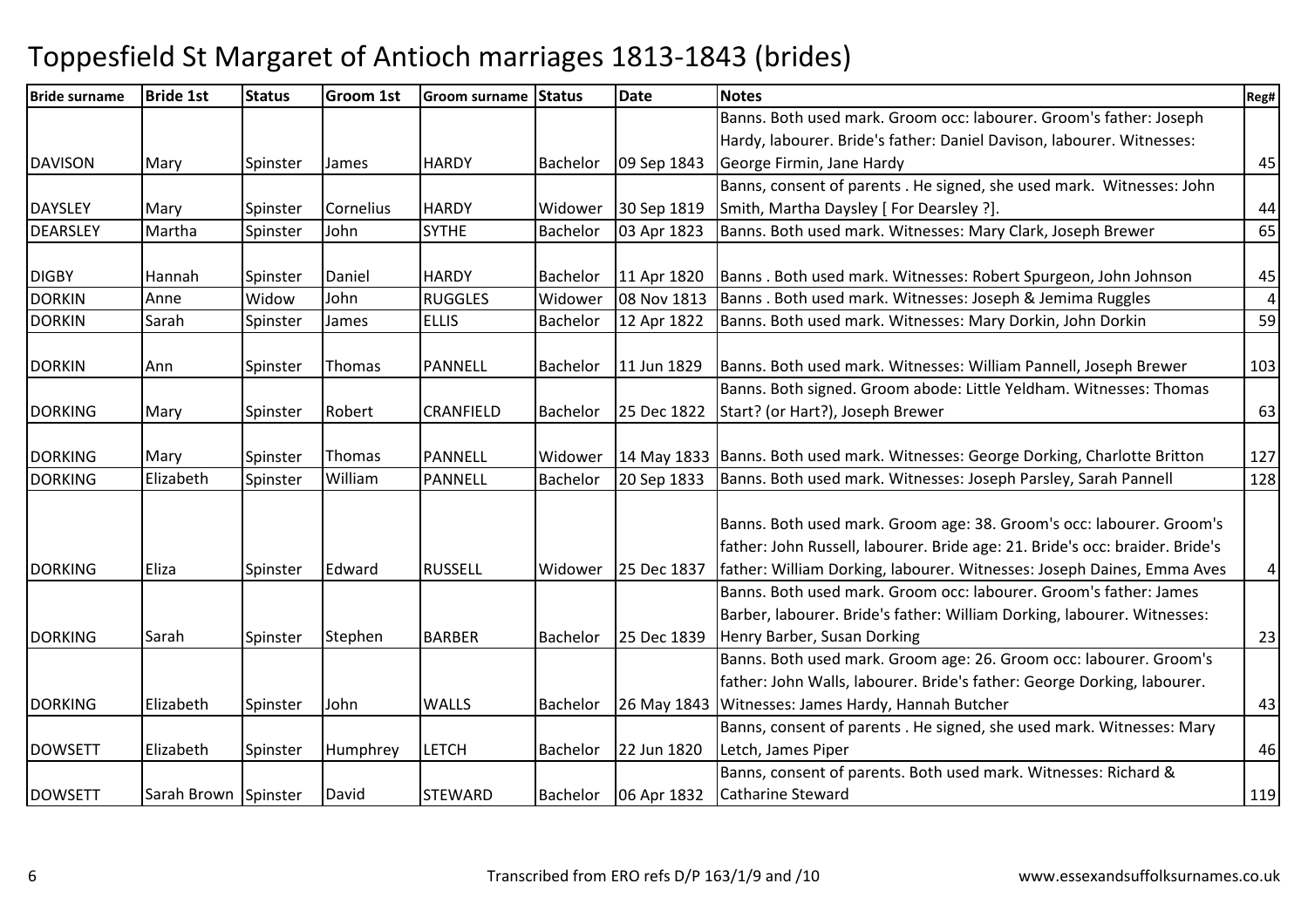| <b>Bride surname</b> | <b>Bride 1st</b> | <b>Status</b> | <b>Groom 1st</b> | Groom surname     | <b>Status</b>   | <b>Date</b> | <b>Notes</b>                                                                 | Reg#         |
|----------------------|------------------|---------------|------------------|-------------------|-----------------|-------------|------------------------------------------------------------------------------|--------------|
|                      |                  |               |                  |                   |                 |             | Banns. Both used mark. Groom occ: labourer. Groom's father: David            |              |
|                      |                  |               |                  |                   |                 |             | Wash, labourer. Bride's father: Joseph Dowsett, carpenter. Witnesses:        |              |
| <b>DOWSETT</b>       | Hannah           | Spinster      | David            | <b>WASH</b>       | <b>Bachelor</b> | 25 Dec 1839 | Mary Dowsett, Thomas Wash                                                    | 20           |
|                      |                  |               |                  |                   |                 |             | Banns. Both used mark. Groom occ: labourer. Groom's father: George           |              |
|                      |                  |               |                  |                   |                 |             | Ruggles, labourer. Bride age: 20. Bride's father: Henry Drew, labourer.      |              |
| <b>DREW</b>          | Marianne         | Spinster      | John             | <b>RUGGLES</b>    | Bachelor        | 25 Dec 1840 | Witnesses: Thomas Smee, Elizabeth Ruggles                                    | 31           |
|                      |                  |               |                  |                   |                 |             | Banns, consent of parents . Both used mark. Witnesses: David Dowsett,        |              |
| <b>EARDLY</b>        | Martha           | Spinster      | John             | <b>SMITH</b>      | Bachelor        | 18 Mar 1817 | <b>Susan Smith</b>                                                           | 25           |
| <b>ELEY</b>          | Mary             | Spinster      | Joseph           | <b>HARRINGTON</b> | Bachelor        | 15 Oct 1826 | Banns. Both used mark. Witnesses: John & Charlotte Ridgwell                  | 84           |
| <b>ELEY</b>          | Eliza            | Spinster      | Benjamin         | <b>BARNARD</b>    | Bachelor        | 24 Dec 1833 | Banns. Both used mark. Witnesses: John Barnard, Ann Vilate                   | 131          |
|                      |                  |               |                  |                   |                 |             | Banns. He signed, she used mark. Witnesses: Coiln? Hasler, Caroline          |              |
| <b>ELLISTON</b>      | Susan            | Spinster      | Thomas           | <b>HARCOURT</b>   | Bachelor        | 09 Aug 1836 | <b>Byford</b>                                                                | 149          |
| FAIRCLOTH            | Sarah            | Spinster      | William          | <b>ALLEN</b>      | Bachelor        | 03 Oct 1828 | Banns. Both used mark. Witnesses: John Allen, Offey Faircloth                | 93           |
|                      |                  |               |                  |                   |                 |             | Bride's father is deceased. Banns. Both used mark. Groom occ: labourer.      |              |
|                      |                  |               |                  |                   |                 |             | Groom's father: James Halls, labourer. Bride's father: Henry Finch,          |              |
| <b>FINCH</b>         | Rhoda            | Spinster      | <b>Thomas</b>    | <b>HALLS</b>      | Bachelor        | 26 Dec 1842 | labourer. Witnesses: William Daines?, Mary Sharpe                            | 42           |
|                      |                  |               |                  |                   |                 |             | Licence. Both signed. Groom abode: Balsham, Cambs. Witnesses: George         |              |
| <b>FREEBORNE</b>     | Charlotte        | Spinster      | John             | <b>WEBB</b>       | Bachelor        |             | 29 May 1829   Freeborn, Marianne Webb                                        | 101          |
|                      |                  |               |                  |                   |                 |             |                                                                              |              |
| <b>FRENCH</b>        | Mary Ann         | Spinster      | Joseph           | <b>DAINES</b>     | Bachelor        | 03 Jul 1829 | Banns. Both used mark. Witnesses: William Butcher, Mary Newman               | 104          |
|                      |                  |               |                  |                   |                 |             | Both used mark. Groom age: 23. Groom occ: labourer. Groom's father:          |              |
|                      |                  |               |                  |                   |                 |             | Thomas Barnard, labourer. Bride's age: 18. Bride occ: straw platter. Bride's |              |
|                      |                  |               |                  |                   |                 |             | father: Robert French, labourer. Witnesses: William Clements, Joseph         |              |
| <b>FRENCH</b>        | Ann              | Spinster      | Thomas           | <b>BARNARD</b>    | Bachelor        | 08 Aug 1837 | <b>Brewer</b>                                                                | $\mathbf{1}$ |
| <b>GRANAWAY</b>      | Elizabeth        | Spinster      | Daniel           | <b>OFFORD</b>     | Widower         | 24 Nov 1825 | Banns. Both signed. Witnesses: Robt Burder, Martha Anne Slade                | 81           |
| <b>GREEN</b>         | Sarah            | Spinster      | Joseph           | <b>BRAGG</b>      | Bachelor        |             | 23 Nov 1834 Banns. Both used mark. Witnesses: John & Mary Allen              | 137          |
| <b>GRUBB</b>         | Mary             | Spinster      | Edward           | <b>TARBIN</b>     | <b>Bachelor</b> | 04 Jul 1824 | Banns. Both used mark. Witnesses: John Butcher, Joseph Brewer                | 70           |
|                      |                  |               |                  |                   |                 |             | Banns. Both used mark. Groom age: 24. Groom occ: labourer. Groom's           |              |
|                      |                  |               |                  |                   |                 |             | father: John Hurry, labourer. Bride age: 21. Bride's father: Samuel Grubb,   |              |
| <b>GRUBB</b>         | Mary             | Spinster      | Thomas           | <b>HURRY</b>      | Bachelor        | 29 Oct 1841 | labourer. Witnesses: Edward Hurry, Sarah Bacon                               | 36           |
|                      |                  |               |                  |                   |                 |             |                                                                              |              |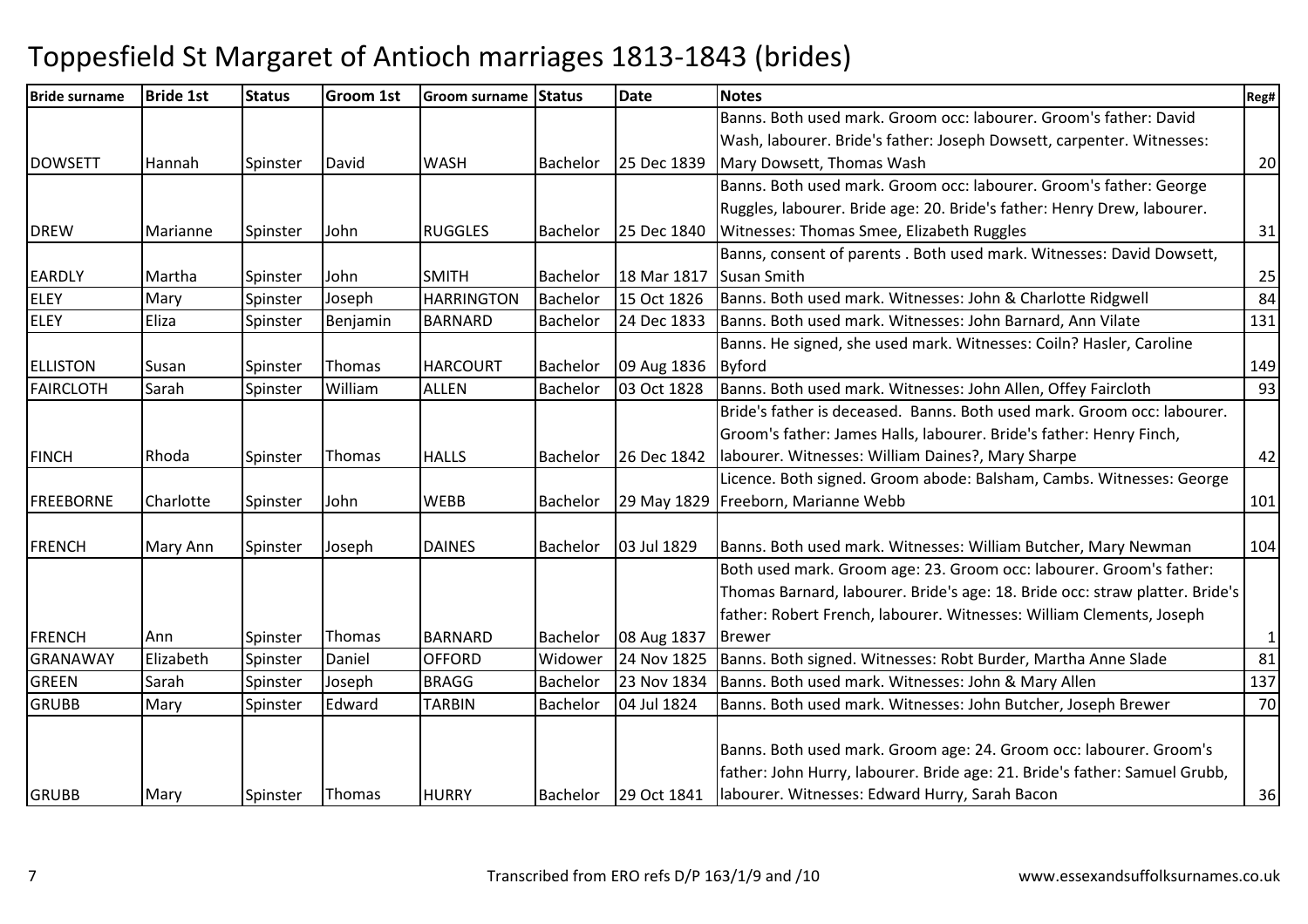| <b>Bride surname</b> | <b>Bride 1st</b>     | <b>Status</b> | <b>Groom 1st</b> | <b>Groom surname</b> | <b>Status</b>   | <b>Date</b> | <b>Notes</b>                                                               | Reg#           |
|----------------------|----------------------|---------------|------------------|----------------------|-----------------|-------------|----------------------------------------------------------------------------|----------------|
|                      |                      |               |                  |                      |                 |             |                                                                            |                |
| <b>HALES</b>         | Mary                 | Spinster      | Daniel           | <b>PANNELL</b>       | <b>Bachelor</b> | 24 Oct 1831 | Banns. Both used mark. Witnesses: William Pannel, Elizabeth Dorking        | 112            |
| <b>HALLS</b>         | Ann                  | Spinster      | Joshua           | <b>ALLEN</b>         | <b>Bachelor</b> | 15 Apr 1825 | Banns. Both used mark. Witnesses: Joseph Allen, Joseph Brewer              | 78             |
|                      |                      |               |                  |                      |                 |             | Banns. Both used mark. Groom abode: Black Notley. Witnesses: Joseph        |                |
| <b>HALLS</b>         | Sarah                | Spinster      | Joseph           | <b>STOCK</b>         | Bachelor        | 11 Jul 1834 | Brewer, William Halls                                                      | 133            |
|                      |                      |               |                  |                      |                 |             | Banns, consent of parents. Both used mark. Witnesses: William &            |                |
| <b>HALLS</b>         | Hannah               | Spinster      | James            | <b>RUGGLES</b>       | Bachelor        | 20 Aug 1834 | <b>Charlotte Halls</b>                                                     | 134            |
|                      |                      |               |                  |                      |                 |             |                                                                            |                |
|                      |                      |               |                  |                      |                 |             | Banns. Both used mark. Groom age: 25. Groom occ: labourer. Groom's         |                |
|                      |                      |               |                  |                      |                 |             | father: Joseph Harrington, labourer. Bride age: 22. Bride's father: James  |                |
| <b>HALLS</b>         | Charlotte            | Spinster      | John             | <b>HARRINGTON</b>    | <b>Bachelor</b> | 20 Nov 1841 | Halls, butcher. Witnesses: William Halls, Eliza Harrington                 | 37             |
|                      |                      |               |                  |                      |                 |             | Banns. Both used mark. Groom occ: labourer. Groom's father: John Tarbin,   |                |
|                      |                      |               |                  |                      |                 |             | labourer. Bride's father: James Halls, butcher. Witnesses: Josiah Tarbin,  |                |
| <b>HALLS</b>         | Jane                 | Spinster      | Edward           | <b>TARBIN</b>        | Widower         | 25 Dec 1841 | Ann Grubb                                                                  | 39             |
|                      |                      |               |                  |                      |                 |             | Banns, consent of parents . Both used mark. Witnesses: James Allen,        |                |
| <b>HARDY</b>         | Ann                  | Spinster      | Edward           | <b>DORKING</b>       | <b>Bachelor</b> | 13 Jul 1813 | Catherine Hardy                                                            | $\overline{2}$ |
|                      |                      |               |                  |                      |                 |             | Banns, consent of parents . Both used mark. Witnesses: Nathan Felton,      |                |
| <b>HARDY</b>         | Hannah               | Spinster      | William          | <b>AVES</b>          | Bachelor        | 24 Oct 1815 | Lydia Hardy                                                                | 12             |
|                      |                      |               |                  |                      |                 |             | Banns, consent of parents . Both used mark. Witnesses: Daniel Barham,      |                |
| <b>HARDY</b>         | Catherine            |               | Thomas           | <b>BARHAM</b>        | Bachelor        | 29 Mar 1816 | <b>Mary Meadows</b>                                                        | 18             |
|                      |                      |               |                  |                      |                 |             | Banns, consent of parents . Both used mark. Groom abode: Great             |                |
| <b>HARDY</b>         | Catharine            | Spinster      | James            | <b>BUTCHER</b>       | <b>Bachelor</b> | 21 Sep 1817 | Yeldham. Witnesses: William & Hannah Aves                                  | 30             |
|                      |                      |               |                  |                      |                 |             |                                                                            |                |
| <b>HARDY</b>         | Lydia                | Spinster      | James            | <b>COOTE</b>         | Bachelor        | 25 Jan 1822 | Banns. Both used mark. Witnesses: William Coote, Joseph Brewer             | 57             |
|                      |                      |               | William          |                      |                 |             | Banns. He signed, she used mark. Witnesses: David Manning, Joseph          |                |
| <b>HARDY</b>         | Rebecca              |               | <b>Brooks</b>    | <b>DOWSETT</b>       |                 | 22 Jun 1832 | <b>Brewer</b>                                                              | 120            |
|                      | Jane                 |               |                  |                      |                 |             |                                                                            |                |
| <b>HARDY</b>         | Willsmore            | Spinster      | John             | <b>RUGGLES</b>       | Widower         |             | 12 Nov 1834   Banns. Both used mark. Witnesses: John Bassam, Sarah Hardy   | 136            |
|                      |                      |               |                  |                      |                 |             | Banns. Both used mark. Groom age: 20. Groom occ: labourer. Groom's         |                |
|                      |                      |               |                  |                      |                 |             | father: Henry Savill, labourer. Bride age: 19. Bride's father: John Hardy, |                |
| <b>HARDY</b>         | Matilda Ann Spinster |               | John             | <b>SAVILL</b>        |                 |             | Bachelor   02 Nov 1838   bricklayer. Witnesses: Josiah & Sarah Hardy       | 8 <sup>1</sup> |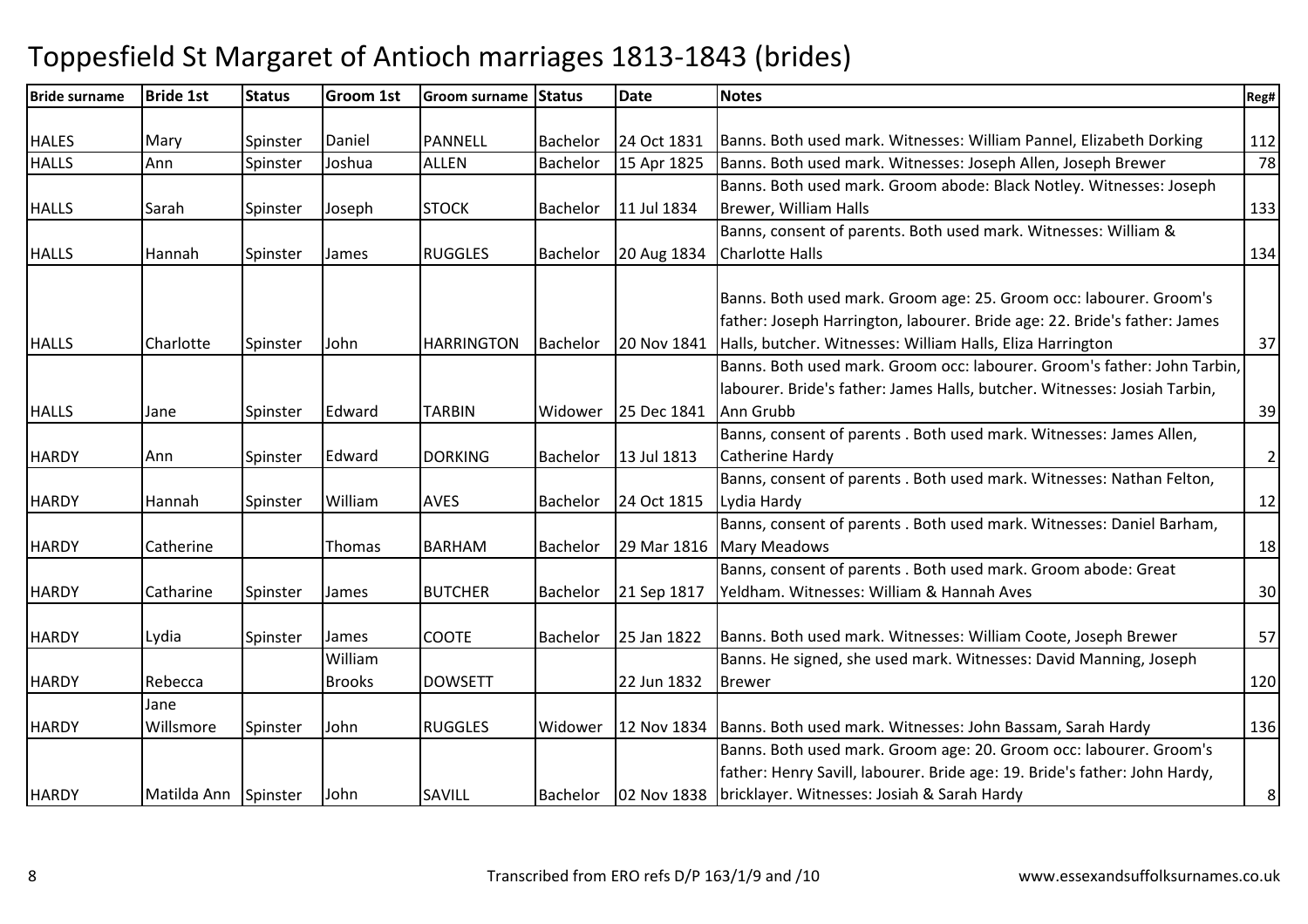| 25 Oct 1822<br>Banns. Both used mark. Witnesses: Thomas Harrington, Joseph Brewer<br>61<br>73<br>29 Oct 1824<br>Banns. Both used mark. Witnesses: Joseph Brewer, Henry Wiseman                                                                       |
|------------------------------------------------------------------------------------------------------------------------------------------------------------------------------------------------------------------------------------------------------|
|                                                                                                                                                                                                                                                      |
|                                                                                                                                                                                                                                                      |
| Banns. Both used mark. Groom age: 24. Groom occ: labourer. Groom's<br>father: William Lawrence, labourer. Bride age: 20. Bride's father: Thomas<br>25 Dec 1838<br>Harrington, labourer. Witnesses: Samuel Daines, Marianne Lawrence<br>12            |
| Banns. He signed, she used mark. Witnesses: Robert Hardy, Joseph Brewer<br>60                                                                                                                                                                        |
| Banns. He signed, she used mark. Groom age: 20. Groom occ: shoemaker.<br>Groom's father: Henry Smee, shoemaker. Bride's father: Samuel Hawkes,<br>carpenter. Witnesses: John & Eliza Hawkes<br>38<br>03 Dec 1841                                     |
| Banns. Both used mark. Groom abode: Ridgewell. Witnesses: Barnabas<br>83<br>Warren, Susan Suckling<br>14 Oct 1826                                                                                                                                    |
| 15 May 1826 Banns. Both used mark. Witnesses: William & Jemima Jarvis<br>82                                                                                                                                                                          |
| 28 Nov 1834<br>Banns. Both used mark. Witnesses: William Smart, Ann Killingback<br>138                                                                                                                                                               |
| Banns. Both used mark. Witnesses: Isaac Marsh, Joseph Brewer<br>100<br>05 Dec 1828                                                                                                                                                                   |
| Banns. Both used mark. Groom occ: labourer. Groom's father: Joseph<br>Hardy, labourer. Bride's father: John King, labourer. Witnesses: Marianne<br>22<br>25 Dec 1839<br>King, John Daines                                                            |
| Bride's father is deceased. Banns. Both used mark. Groom age: 20. Groom<br>occ: labourer. Groom's father: John Daines, labourer. Bride age: 20. Bride's<br>father: John King, labourer. Witnesses: John Wells, Elizabeth Daking<br>32<br>25 Dec 1840 |
| Banns. He used mark, she signed [badly]. Witnesses: James Allen, Joseph                                                                                                                                                                              |
| 30 Sep 1824<br><b>Brewer</b><br>72                                                                                                                                                                                                                   |
| Banns. Both used mark. Groom occ: labourer. Groom's father: Thomas<br>Daines, labourer. Bride age: 16. Bride's father: William Lawrence, labourer.<br>Witnesses: Josiah & Catharine Lawrence<br>25<br>26 Dec 1839                                    |
| 19 Jul 1822                                                                                                                                                                                                                                          |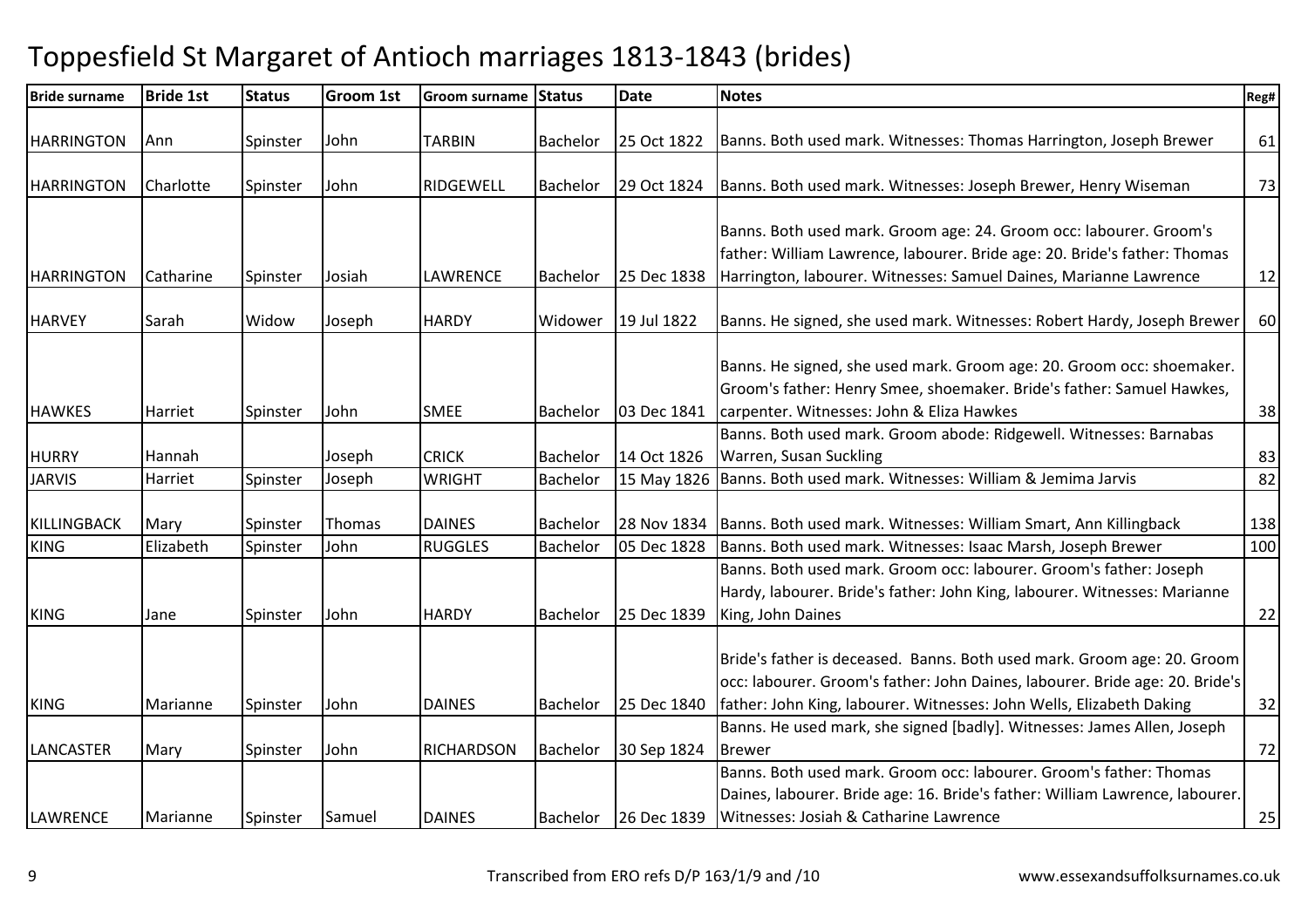| <b>Bride surname</b> | <b>Bride 1st</b> | <b>Status</b> | <b>Groom 1st</b>     | <b>Groom surname</b> | <b>Status</b>   | <b>Date</b>          | <b>Notes</b>                                                                  | Reg#         |
|----------------------|------------------|---------------|----------------------|----------------------|-----------------|----------------------|-------------------------------------------------------------------------------|--------------|
|                      |                  |               |                      |                      |                 |                      |                                                                               |              |
|                      |                  |               |                      |                      |                 |                      | Banns. Both used mark. Groom age: 21. Groom occ: labourer. Groom's            |              |
|                      |                  |               |                      |                      |                 |                      | father: William Prior, labourer. Bride age: 21. Bride's father: John Laysell, |              |
| LAYSELL              | Harriet          | Spinster      | <b>Thomas</b>        | <b>PRIOR</b>         | Bachelor        | 20 Oct 1839          | labourer. Witnesses: William & elizabeth Ruggles                              | 15           |
|                      |                  |               |                      |                      |                 |                      |                                                                               |              |
| <b>LETCH</b>         | Mary             | Spinster      | James                | <b>PIPER</b>         | Bachelor        | 06 Nov 1827          | Banns. He used mark, she signed. Witnesses: Humphrey & Sarah Letch            | 86           |
|                      |                  |               |                      |                      |                 |                      | Banns. Both used mark. Groom abode: Sible Hedingham. Witnesses:               |              |
| <b>LEWSEY</b>        | Mary             | Spinster      | Edward               | <b>COCK</b>          | <b>Bachelor</b> | 24 Jan 1823          | Joseph Boreham, Joseph Brewer                                                 | 64           |
|                      |                  |               |                      |                      |                 |                      | Banns. He signed, she used mark. Bride abode: Castle Hedingham.               |              |
| <b>MALT</b>          | Mary             | Spinster      | Edward               | <b>MARSH</b>         | <b>Bachelor</b> | 13 Oct 1818          | Witnesses: Sarah Bassam, Joseph Brewer                                        | 37           |
|                      |                  |               |                      |                      |                 |                      | Banns, consent of parents . Both used mark. Witnesses: John & Sophia          |              |
| <b>MARTIN</b>        | Anne             | Spinster      | Robert               | <b>ATTERTON</b>      | <b>Bachelor</b> | 25 Oct 1813          | <b>Butcher</b>                                                                | $\mathbf{3}$ |
| <b>MARTIN</b>        | Ann              | Spinster      | John                 | <b>DORKING</b>       | Bachelor        | 23 Nov 1823          | Banns. Both used mark. Witnesses: James Ellis, Joseph Brewer                  | 68           |
|                      |                  |               |                      |                      |                 |                      | Banns. Both used mark. Groom abode: Water Belchamp. Witnesses: John           |              |
| <b>MARTIN</b>        | Elizabeth        | Spinster      | William Long KIRKHAM |                      | Bachelor        | 13 Apr 1828          | Dorkin, Joseph Brewer                                                         | 88           |
|                      |                  |               |                      |                      |                 |                      | Groom age: 21. Groom's father: John Ruggles, labourer. Bride age: 19.         |              |
|                      |                  |               |                      |                      |                 |                      | Putative father of the bride, John Dorking, Labourer. Banns. Both used        |              |
| <b>MARTIN</b>        | Emma             | Spinster      | James                | <b>RUGGLES</b>       | <b>Bachelor</b> | 25 Dec 1839          | mark. Witnesses: William & Elizabeth Ruggles                                  | 21           |
|                      |                  |               |                      |                      |                 |                      |                                                                               |              |
| <b>MAYNARD</b>       | Elizabeth        | Spinster      | William              | <b>ALLEN</b>         | <b>Bachelor</b> | 26 Dec 1824          | Banns. Both used mark. Witnesses: Edward Maynard, Elizabeth King              | 75           |
| MAYNARD              | Sophia           | Spinster      | John                 | <b>BASHAM</b>        | Bachelor        | 05 Dec 1834          | Banns. Both used mark. Witnesses: Robert Hastler, Lydia Cooke                 | 139          |
|                      |                  |               |                      |                      |                 |                      | Banns, consent of parents . He signed, she used mark. Witnesses: John         |              |
| <b>MIDSON</b>        | Mary             | Spinster      | Robert               | <b>ASHBY</b>         | <b>Bachelor</b> | 25 Apr 1816          | Midson, Lydia Dace                                                            | 22           |
| <b>MIDSON</b>        | Eliza            | Spinster      | John                 | YELDHAM              | Bachelor        | 29 Jan 1830          | Banns. Both used mark. Witnesses: George & Sarah Midson                       | 107          |
| <b>MORTLOCK</b>      | Mary             | Spinster      | Joseph               | <b>KING</b>          | Bachelor        | 03 Feb 1833          | Banns. Both used mark. Witnesses: John Bassam, Sarah Wash                     | 125          |
|                      |                  |               |                      |                      |                 |                      | Banns, consent of parents . Both used mark. Groom abode: Stambourn.           |              |
| <b>NEWMAN</b>        | Mary             |               | John                 | <b>KILLINGBECK</b>   |                 | 04 Jul 1813          | Witnesses: Mary Argent, James Allen                                           | $\mathbf{1}$ |
| <b>OVERIL</b>        | Mary             | Spinster      | John                 | <b>BROWN</b>         | Bachelor        | 13 Nov 1828          | Banns. Both used mark. Witnesses: John Pannell, Joseph Brewer                 | 97           |
|                      |                  |               |                      |                      |                 |                      | Banns, consent of parents . Both used mark. Witnesses: John Reed, Joseph      |              |
| <b>PANNEL</b>        | Lydia            | Spinster      | Thomas               | <b>MARTIN</b>        | <b>Bachelor</b> | 15 May 1818   Brewer |                                                                               | 35           |
|                      |                  |               |                      |                      |                 |                      | Banns, consent of parents . Both used mark. Witnesses: James Rede,            |              |
| PANNEL               | Hannah           | Spinster      | John                 | <b>REED</b>          | Bachelor        | 16 Jul 1819          | <b>Charlotte Reed</b>                                                         | 41           |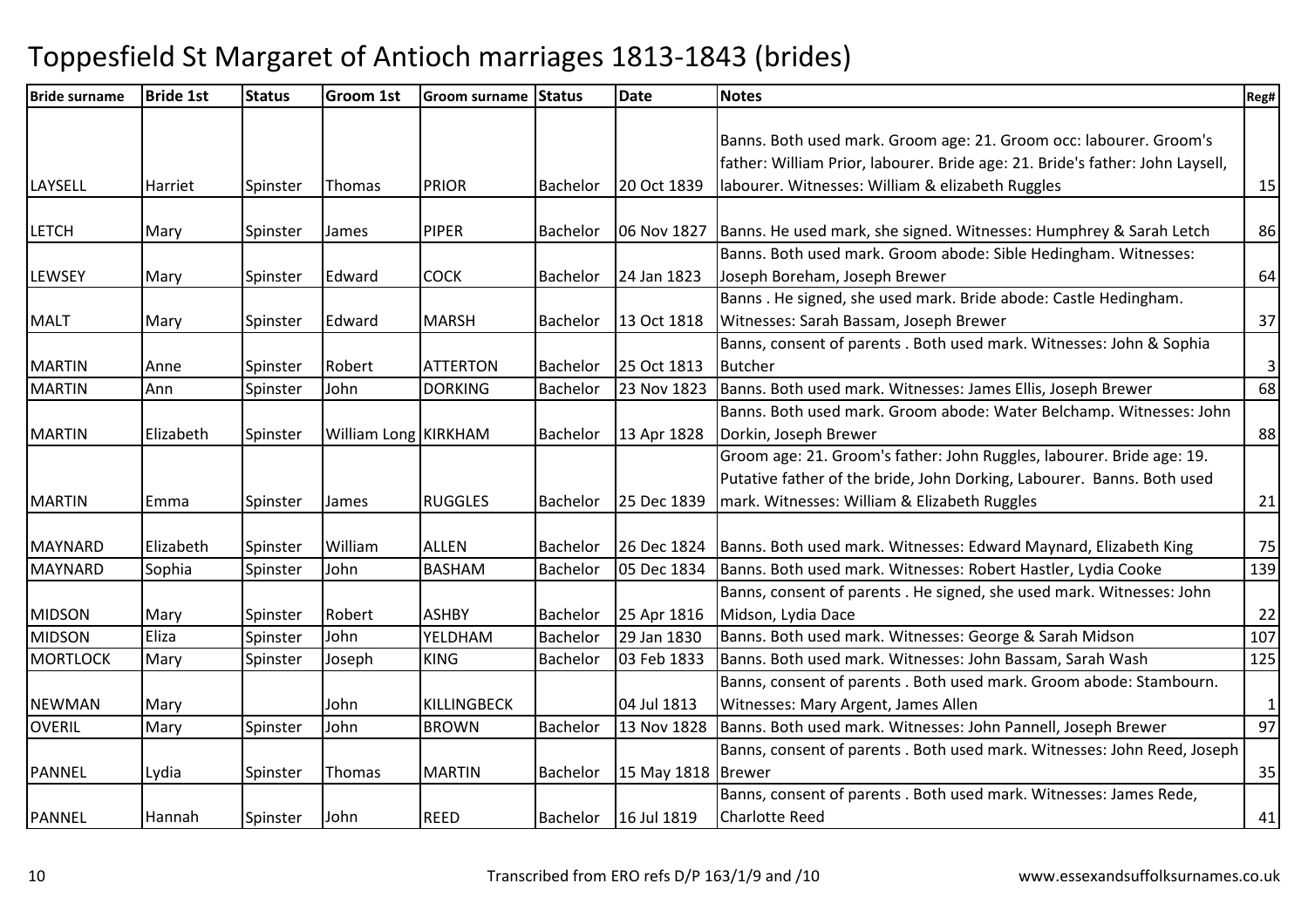| <b>Bride surname</b> | <b>Bride 1st</b> | <b>Status</b> | <b>Groom 1st</b> | <b>Groom surname</b> | <b>Status</b> | <b>Date</b> | <b>Notes</b>                                                                                                                                                                                                           | Reg# |
|----------------------|------------------|---------------|------------------|----------------------|---------------|-------------|------------------------------------------------------------------------------------------------------------------------------------------------------------------------------------------------------------------------|------|
| <b>PANNELL</b>       | Sarah            | Spinster      | Josiah           | <b>HARDY</b>         | Bachelor      | 02 Oct 1835 | Banns. He signed, she used mark. Witnesses: Daniel Pannell, Sarah Walls                                                                                                                                                | 144  |
| <b>PARISH</b>        | Ann              | Spinster      | William          | <b>GALLEY</b>        | Bachelor      | 18 Dec 1839 | Banns. He used mark, she signed. Groom age: 25. Groom abode:<br>Coggeshall. Groom's father: John Galley, labourer. Bride age: 25. Bride's<br>father: William Parish, deceased. Witnesses: Mary Parish, William Conway. | 18   |
| <b>PARKER</b>        | Amelia           | Spinster      | William          | <b>PURKISS</b>       | Bachelor      | 03 Nov 1842 | Banns. Both used mark. Groom occ: labourer. Groom's father: James<br>Purkiss, labourer. Bride age: 20. Bride's father: Joseph Parker, labourer.<br>Witnesses: John Purkiss, Ann Stock                                  | 41   |
| <b>PARMENTER</b>     | Maria            | Spinster      | William          | <b>BUTCHER</b>       | Bachelor      | 12 Oct 1832 | Banns. Both used mark. Witnesses: William Smart, Joseph Brewer                                                                                                                                                         | 122  |
| <b>PARSLEY</b>       | Sarah            | Widow         | Abraham          | <b>ELSDON</b>        | Bachelor      | 26 Sep 1828 | Banns. Both used mark. Groom abode: Wethersfield. Witnesses: Blandon<br>Elsdon, Joseph Brewer                                                                                                                          | 92   |
| PERCIVAL             | Sarah            | Spinster      | David            | <b>MANNING</b>       | Bachelor      | 01 Dec 1815 | Banns, consent of parents . Both signed. Witnesses: Chas. & Eliz. Percival                                                                                                                                             | 14   |
| PERCIVAL             | Susannah         | Spinster      | Robert           | <b>CROSS</b>         | Bachelor      | 11 Jan 1821 | Banns, consent of parents . Both signed. Witnesses: Charles & Ann Percival                                                                                                                                             | 50   |
| PERCIVAL             | Ann              | Spinster      | Alexander        | <b>ARNOLD</b>        | Widower       | 05 Mar 1835 | Banns, consent of parents. Both signed. Groom abode: Stambourn.<br>Witnesses: David & Anna Maria Manning                                                                                                               | 141  |
| <b>PERRY</b>         | Martha           | Spinster      | Lilly            | <b>EARY</b>          | Bachelor      | 24 Feb 1822 | Banns. Both used mark. Letter of banns has Lilly Erey [ Airey seen<br>elsewhere ]. Groom abode: Castle Hedingham. Witnesses: George<br>Ridgewell, Mary Turner                                                          | 58   |
| <b>PICKRAM</b>       | Isabella         | Spinster      | John             | <b>NEWMAN</b>        | Bachelor      | 09 Apr 1830 | Banns. He signed, she used mark. Witnesses: Henry & Sarah Webb                                                                                                                                                         | 108  |
| <b>POOL</b>          | Mary Ann         |               | Thomas           | <b>THOMSON</b>       | Bachelor      | 13 Sep 1818 | Licence, consent of parents . Both signed. Groom abode: Widford, Essex.<br>Witnesses: George Chickall, Sarah Pool                                                                                                      | 36   |
| <b>PURKIS</b>        | Martha           | Spinster      | James            | <b>REED</b>          | Bachelor      | 05 Jun 1828 | Banns. Both used mark. Witnesses: Richard Cross, Catherine Reed                                                                                                                                                        | 89   |
| QUYE                 | Mary             | Spinster      | Thomas           | <b>DOWSETT</b>       | Bachelor      | 11 Feb 1825 | Banns. Both signed. Witnesses: William Scotcher, Sarah Quye                                                                                                                                                            | 77   |
| <b>RALLISTON</b>     | Mary             | Spinster      | George           | <b>MIDSON</b>        | Bachelor      | 11 Nov 1831 | Banns. Both used mark. Bride abode: Sible Hedingham. Witnesses: John<br>Yeldham, Sarah Midson                                                                                                                          | 113  |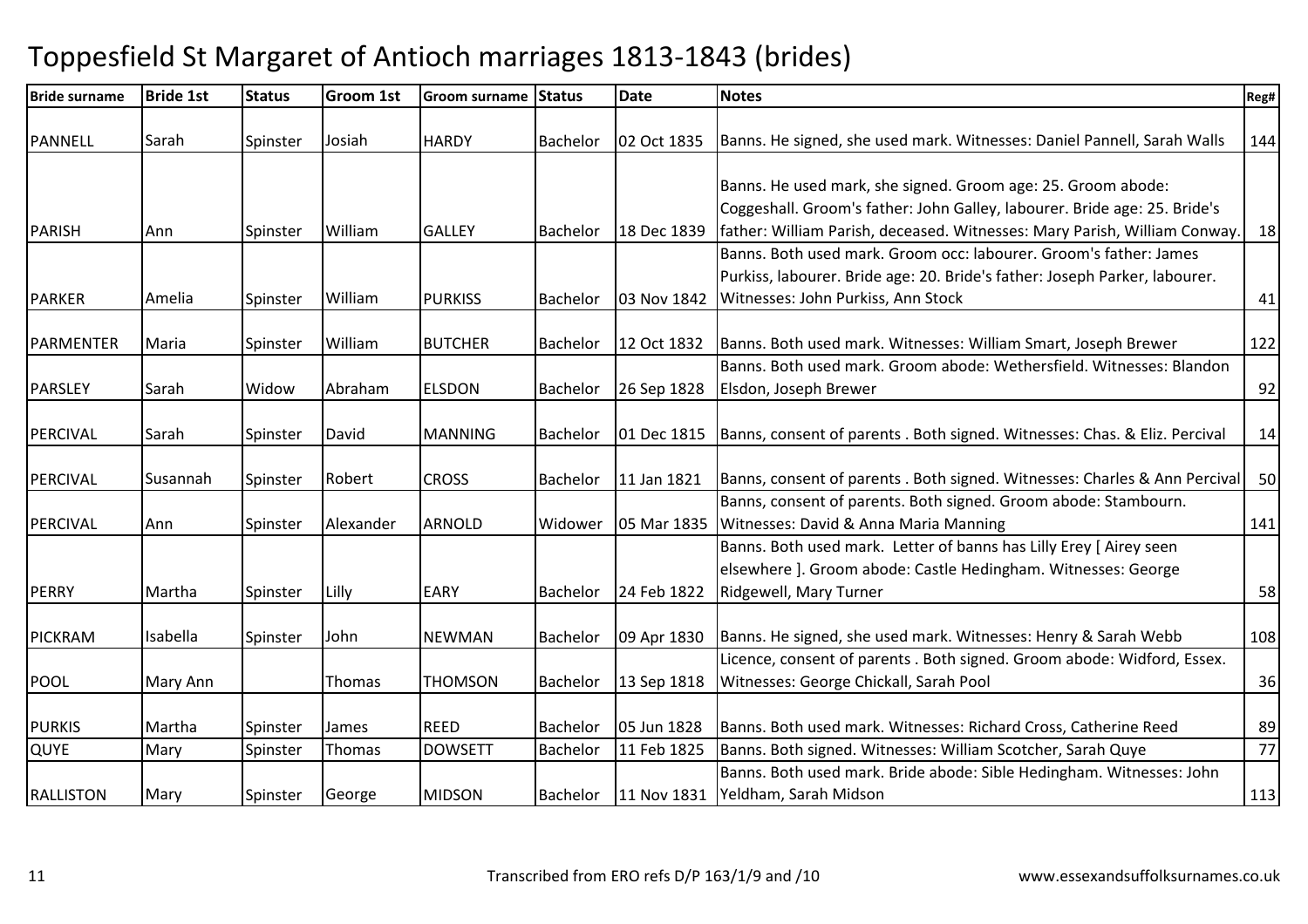| <b>Bride surname</b> | <b>Bride 1st</b> | <b>Status</b> | <b>Groom 1st</b> | <b>Groom surname</b> | <b>Status</b>   | <b>Date</b> | <b>Notes</b>                                                                                                                                                                                                     | Reg#           |
|----------------------|------------------|---------------|------------------|----------------------|-----------------|-------------|------------------------------------------------------------------------------------------------------------------------------------------------------------------------------------------------------------------|----------------|
|                      |                  |               |                  |                      |                 |             | Banns, consent of parents . Both used mark. Witnesses: James & Sarah                                                                                                                                             |                |
| <b>READ</b>          | Ann              | Spinster      | James            | <b>PURKIS</b>        | <b>Bachelor</b> | 24 Oct 1816 | Read                                                                                                                                                                                                             | 23             |
|                      |                  |               |                  |                      |                 |             | Banns, consent of parents . He signed, she used mark. Witnesses: James                                                                                                                                           |                |
| <b>REED</b>          | Mary             | Spinster      | <b>Thomas</b>    | <b>CROSS</b>         | <b>Bachelor</b> | 07 Dec 1813 | Rede, John Cross                                                                                                                                                                                                 | $\overline{5}$ |
| <b>REED</b>          | Sarah            | Spinster      | Moses            | <b>BETTS</b>         | Bachelor        | 16 Oct 1818 | Banns. Both used mark. Witnesses: James & Charlotte Rede                                                                                                                                                         | 38             |
| <b>REED</b>          | Charlotte        | Spinster      | Christopher      | <b>ARGENT</b>        | Bachelor        | 09 Aug 1821 | Banns. Both used mark. Witnesses: George Smith, Jno Darby                                                                                                                                                        | 55             |
|                      |                  |               |                  |                      |                 |             | Banns. Both used mark. Banns affadavit has him living at Church St for 1                                                                                                                                         |                |
|                      |                  |               |                  |                      |                 |             | yr, she is under 21. Groom abode: Sible Hedingham. Witnesses: James                                                                                                                                              |                |
| <b>REED</b>          | Charlotte        | Spinster      | John             | <b>LEVETT</b>        | <b>Bachelor</b> | 08 Nov 1822 | Read, Joseph Brewer                                                                                                                                                                                              | 62             |
| <b>REED</b>          | Catharine        | Spinster      | Thomas           | <b>HARDY</b>         | Bachelor        | 24 Oct 1828 | Banns. He signed, she used mark. Witnesses: Sarah Hardy, John Reed                                                                                                                                               | 94             |
| RICHARDSON           | Sarah            | Widow         | Jonathan         | <b>ARGENT</b>        | Widower         | 18 Jun 1823 | Banns. Both used mark. Witnesses: Joseph & Sarah Brewer                                                                                                                                                          | 67             |
|                      |                  |               |                  |                      |                 |             | Groom occ: labourer. Groom's father: Joseph Tarbin, labourer. Bride's<br>mother was Martha Richardson, she was illegitimate. Banns. Both used                                                                    |                |
| <b>RICHARDSON</b>    | Sarah            | Spinster      | Josiah           | <b>TARBIN</b>        | Bachelor        | 19 Jul 1843 | mark. Witnesses: William Argent, Charlotte Tarbin                                                                                                                                                                | 44             |
| <b>RIDGWELL</b>      | Hannah           | Spinster      | James            | <b>WASH</b>          | Bachelor        | 24 Aug 1828 | Banns. Both used mark. Witnesses: John Wash, Eliza Turner                                                                                                                                                        | 91             |
| <b>RIDGWELL</b>      | Sophia           | Spinster      | John             | RIDGWELL             | Widower         | 23 Jan 1835 | Banns. Both used mark. Witnesses: John Ashby, Lydia Staines                                                                                                                                                      | 140            |
| <b>RUGGLES</b>       | Jemima           | Spinster      | Daniel           | <b>DAVERSON</b>      | Bachelor        | 10 Mar 1816 | Banns, consent of parents . Both used mark. Witnesses: Thomas Ruggles,<br>Elizabeth Daverson [ For Davison ?].                                                                                                   | 16             |
|                      |                  |               |                  | <b>RULTON</b>        | Bachelor        |             | Banns. He used mark, she signed. Groom abode: Great Yeldham.                                                                                                                                                     |                |
| <b>RUGGLES</b>       | Hannah           | Spinster      | Daniel           |                      |                 | 20 Apr 1821 | Witnesses: Thomas Ruggles, Hannah Davison                                                                                                                                                                        | 51             |
| <b>RUGGLES</b>       | Mary             | Spinster      | George           | <b>TARBIN</b>        | Bachelor        | 26 Dec 1831 | Banns. Both used mark. Witnesses: Charles Ruggles, Susan Ridgwell                                                                                                                                                | 115            |
| <b>RUGGLES</b>       | Hannah<br>Maria  | Spinster      | John             | <b>VILATE</b>        | Bachelor        | 25 Dec 1839 | Groom occ: bricklayer. Groom's father unknown. Bride age: 20. Bride's<br>father: George Ruggles. Banns. Both used mark. Witnesses: William Halls,<br>Marianne?                                                   | 24             |
|                      |                  |               |                  |                      |                 |             |                                                                                                                                                                                                                  |                |
| <b>RUGGLES</b>       | Elizabeth        | Spinster      | Thomas           | <b>SMEE</b>          | Bachelor        | 09 Jul 1841 | Banns. Both used mark. Groom age: 19. Groom occ: shoemaker. Groom's<br>father: Isaac Smee, shoemaker. Bride age: 17. Bride's father: George<br>Ruggles, labourer. Witnesses: Thomas Ruggles, Hannah Maria Vilate | 35             |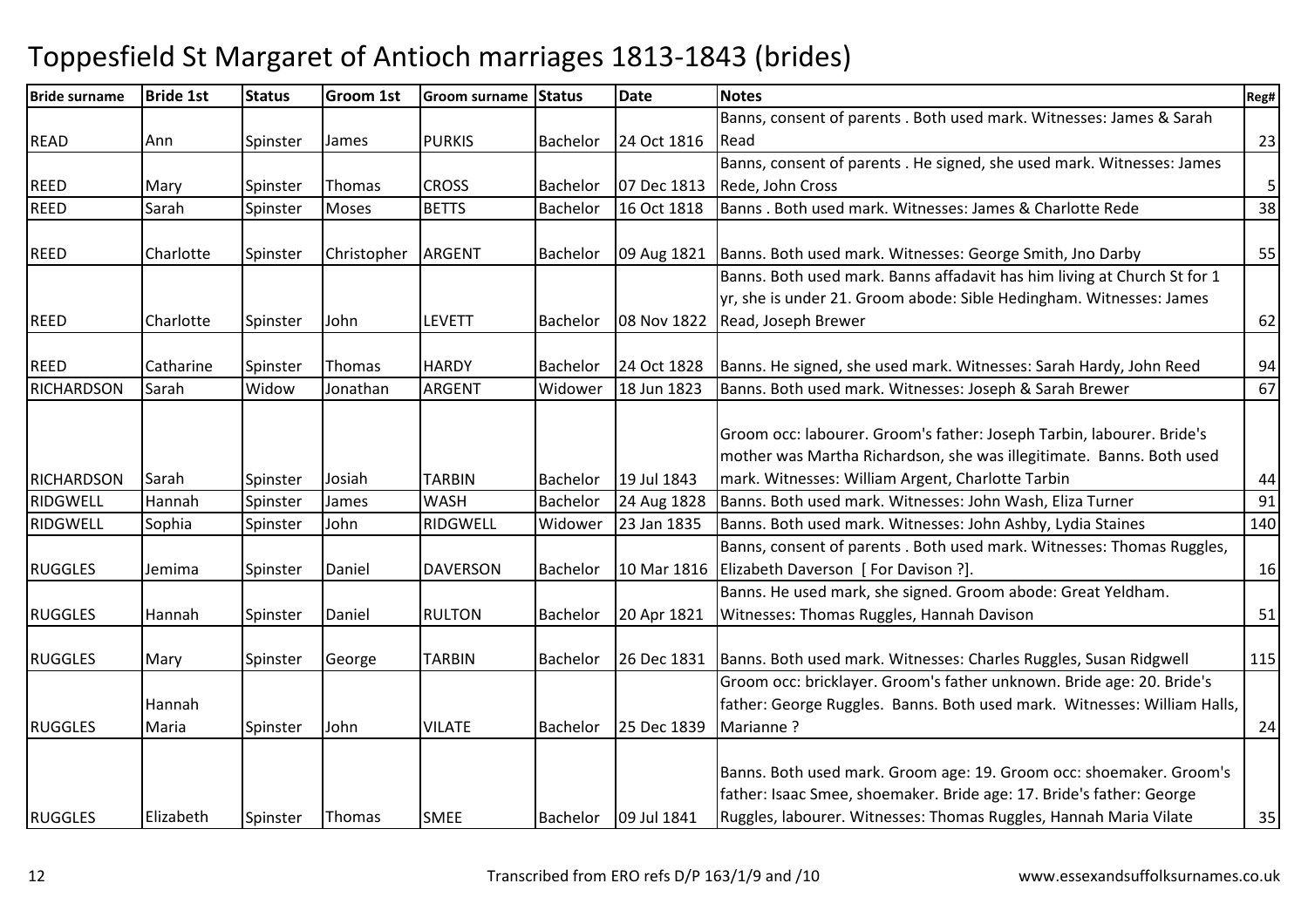| <b>Bride surname</b> | <b>Bride 1st</b> | <b>Status</b> | <b>Groom 1st</b> | <b>Groom surname</b> | <b>Status</b>   | <b>Date</b> | <b>Notes</b>                                                                                                                                                                                                | Reg#             |
|----------------------|------------------|---------------|------------------|----------------------|-----------------|-------------|-------------------------------------------------------------------------------------------------------------------------------------------------------------------------------------------------------------|------------------|
| <b>RUSSELL</b>       | Mary             | Spinster      | Henry            | <b>CRICK</b>         | Bachelor        | 15 May 1823 | Banns. Both used mark. Witnesses: John Brown, Joseph Brewer                                                                                                                                                 | 66               |
| <b>SHELLY</b>        | Sarah            | Spinster      | John             | LINSELL              | Bachelor        | 10 Dec 1816 | Licence, consent of parents . Both signed (she as Shelley). Groom abode:<br>Finchingfield. Witnesses: Richard Surridge, Thomas Shelley                                                                      | 24               |
| <b>SLADE</b>         | Martha Anne      |               | James            | <b>DODD</b>          |                 | 02 Jun 1829 | Licence. Both signed. Groom abode: Chelmsford. Witnesses: Robt Burder,<br>Jane Barker?                                                                                                                      | 102              |
| <b>SMART</b>         | Hannah           | Widow         | James            | <b>ALLEN</b>         | <b>Bachelor</b> | 04 Sep 1825 | Banns. Both used mark. Witnesses: Daniel Davison, Sarah Maynard                                                                                                                                             | 79               |
| <b>SMEE</b>          | Mary             | Spinster      | Frederick        | <b>MATTHEWS</b>      | <b>Bachelor</b> | 15 Feb 1818 | Banns, consent of parents . Both signed. Witnesses: Daniel Dowsett,<br>Joseph Brewer                                                                                                                        | 33               |
| <b>SMEE</b>          | Susan            | Spinster      | Edward           | <b>NICE</b>          | <b>Bachelor</b> | 21 Oct 1842 | Banns. He signed, she used mark. Groom occ: wheelwright. Groom's<br>father: Richrd Nice, wheelwright. Bride's father: Isaac Smee, shoemaker.<br>Witnesses: George Nice, Benjamin Ridgewell                  | 40               |
| <b>SMITH</b>         | Hannah           | Spinster      | John             | <b>SHAVE</b>         | <b>Bachelor</b> | 09 Dec 1814 | Banns, consent of parents . He signed, she used mark. Witnesses: George<br>Haseler, Mary Shead                                                                                                              | $\boldsymbol{9}$ |
| <b>SMITH</b>         | Mary Ann         | Spinster      | William          | <b>MEGGS</b>         | <b>Bachelor</b> | 28 Dec 1815 | Banns, consent of parents . He used mark, she signed. Witnesses:<br>Benjamin Prentice, Ann Smith                                                                                                            | 15               |
| <b>SMITH</b>         | Anne             | Spinster      | Samuel           | <b>MILLER</b>        | <b>Bachelor</b> | 15 Apr 1817 | Banns, consent of parents . Both signed. Groom abode: Mount Nessing.<br>Witnesses: John Smith, Sarah Elizabeth Darby                                                                                        | 26               |
| <b>SMITH</b>         | Rebecca          | Spinster      | William          | <b>NEWMAN</b>        | <b>Bachelor</b> | 26 Dec 1840 | Banns. Both used mark. Groom occ: labourer. Groom's father: William<br>Newman, labourer. Bride's father: Joseph Smith, labourer. Witnesses:<br>Samuel Daines, Lydia Martin                                  | 33               |
| <b>STEWARD</b>       | Eliza            | Spinster      | John             | <b>PARSLEY</b>       | Bachelor        | 07 Nov 1839 | Banns. Both used mark. Groom age: 29. Groom occ: labourer. Groom's<br>father: Joseph Parsley, labourer. Bride age: 22. Bride's father: Joseph<br>Steward, labourer. Witnesses: Thomas Parsley, Betsey Cross | 16               |
| <b>STOCK</b>         | Sarah            |               | <b>Thomas</b>    | <b>POTTS</b>         | Bachelor        |             | Banns, consent of parents . Both used mark. Groom abode: Finchingfield.<br>11 May 1817   Witnesses: Edward Orville, Harriet Digby                                                                           | 27               |
| <b>STOCK</b>         | Sarah            | Spinster      | Richard          | <b>STEWARD</b>       | <b>Bachelor</b> |             | 18 Mar 1836   Banns. He signed, she used mark. Witnesses: David & Catharine Steward                                                                                                                         | 148              |
| <b>TARBIN</b>        | Ann              | Spinster      | <b>Thomas</b>    | <b>GRUBB</b>         | Bachelor        | 30 Oct 1835 | Banns. Both used mark. Witnesses: George & John Ruggles                                                                                                                                                     | 146              |
| <b>TAYLOR</b>        | Sarah            | Spinster      | James            | <b>HALLS</b>         | Bachelor        | 26 Oct 1832 | Banns. Both used mark. Witnesses: Thomas Pannel, Mary Dorking                                                                                                                                               | 123              |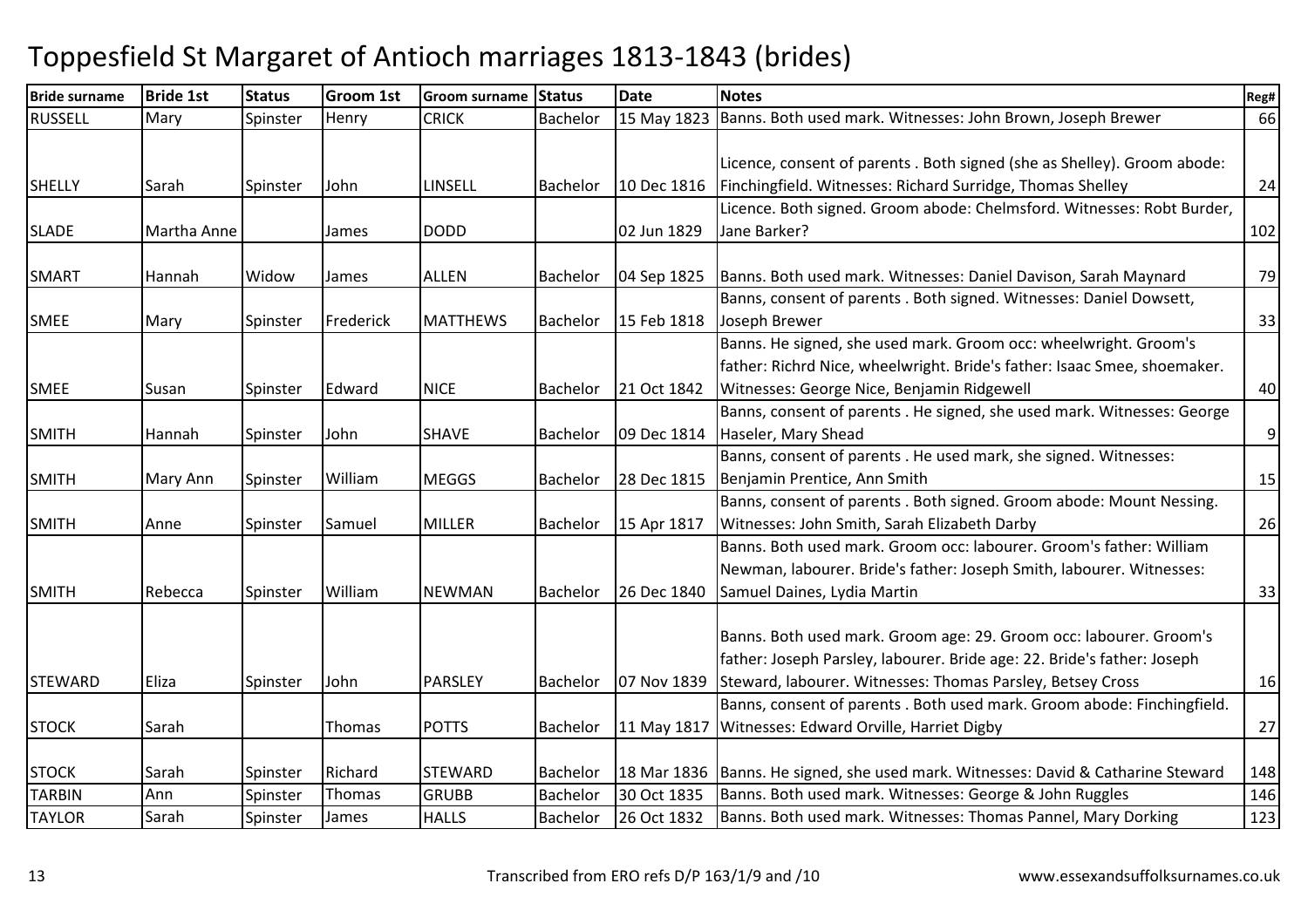| <b>Bride surname</b> | <b>Bride 1st</b> | <b>Status</b> | <b>Groom 1st</b> | <b>Groom surname</b> | <b>Status</b>   | <b>Date</b> | <b>Notes</b>                                                                   | Reg#            |
|----------------------|------------------|---------------|------------------|----------------------|-----------------|-------------|--------------------------------------------------------------------------------|-----------------|
|                      |                  |               |                  |                      |                 |             |                                                                                |                 |
| <b>TURNER</b>        | Mary             | Widow         | James            | <b>PERCIVAL</b>      | Bachelor        | 24 Oct 1828 | Banns. He used mark, she signed. Witnesses: John Barnard, Ann Pasfield         | 95              |
|                      |                  |               |                  |                      |                 |             | Banns. He signed, she used mark. Witnesses: William Brooks, Ann Percival,      |                 |
| <b>TYLER</b>         | Eliza            | Spinster      | Robert           | <b>DOWSETT</b>       | Bachelor        | 04 Mar 1831 | Joseph Brewer.                                                                 | 111             |
|                      |                  |               |                  |                      |                 |             | Licence. Both signed. Groom abode: Steeple Bumpsted. Groom occ:                |                 |
|                      |                  |               |                  |                      |                 |             | farmer. Groom age: 42. Groom's father: George Jarvis, farmer. Bride age:       |                 |
| <b>UNWIN</b>         | Elizabeth        | Spinster      | John             | <b>JARVIS</b>        | Bachelor        | 04 Oct 1838 | 32. Bride's father: Ralph Unwin, farmer. Witnesses: John & Emma Unwin          | $7 \frac{1}{2}$ |
| <b>VILATE</b>        | Ann              | Spinster      | Joseph           | <b>PARSLEY</b>       | <b>Bachelor</b> |             | 12 Nov 1834   Banns. Both used mark. Witnesses: William Vilate, Hannah Parsley | 135             |
|                      |                  |               |                  |                      |                 |             | Banns. Both used mark. Groom occ: labourer. Groom's father: Joseph             |                 |
|                      |                  |               |                  |                      |                 |             | Hardy, labourer. Bride's father: William Wade, labourer. Witnesses:            |                 |
| <b>WADE</b>          | Maria            | Spinster      | Robert           | <b>HARDY</b>         | Bachelor        | 22 Oct 1843 | Charles Hart, Jane Hardy                                                       | 46              |
| <b>WALLS</b>         | Sarah            | Spinster      | Thomas           | <b>PANNELL</b>       | Widower         | 29 Jun 1837 | Banns. Both used mark. Witnesses: Joseph & Sarah Hardy                         | 152             |
|                      |                  |               |                  |                      |                 |             | Banns. Both used mark. Groom occ: labourer. Groom's father: Thomas             |                 |
|                      |                  |               |                  |                      |                 |             | Firmin, carpenter. Bride's father: David Wash, labourer. Witnesses:            |                 |
| <b>WASH</b>          | Sarah            | Spinster      | William          | <b>FIRMIN</b>        | Bachelor        | 25 Dec 1839 | Marianne Wash, John Daking                                                     | 19              |
|                      |                  |               |                  |                      |                 |             |                                                                                |                 |
|                      |                  |               |                  |                      |                 |             | Both used mark. Groom age: 24. Groom occ: coal dealer. Groom's father:         |                 |
|                      |                  |               |                  |                      |                 |             | John Butcher, labourer. Bride's age: 26. Bride's occ: straw platter. Bride's   |                 |
| <b>WEBB</b>          | Mary             | Spinster      | Robert           | <b>BUTCHER</b>       | Bachelor        | 17 Aug 1837 | father: Thomas Webb, wheelwright. Witnesses: Thomas & Eliza Webb               | $\overline{2}$  |
|                      |                  |               |                  |                      |                 |             |                                                                                |                 |
|                      |                  |               |                  |                      |                 |             | Banns. He signed, she used mark. Groom age: 27. Groom occ: gentleman's         |                 |
|                      |                  |               |                  |                      |                 |             | servant. Groom's father: William Ling, gamekeeper. Bride age: 23. Bride's      |                 |
| <b>WEBB</b>          | Eliza            | Spinster      | John             | <b>LING</b>          | Bachelor        |             | 07 Mar 1839   father: Thomas Webb, wheelwright. Witnesses: Thomas & Susan Webb | 13              |
|                      |                  |               |                  |                      |                 |             | Banns. Both used mark. Groom occ: labourer. Groom's father: John               |                 |
|                      |                  |               |                  |                      |                 |             | Butcher, labourer. Bride's father: Thomas Webb, wheelwright. Witnesses:        |                 |
| <b>WEBB</b>          | Susan            | Spinster      | George           | <b>BUTCHER</b>       | <b>Bachelor</b> | 19 Mar 1840 | John & Eliza Ling                                                              | 27              |
| <b>WEYBREW</b>       | Ann              | Spinster      | Daniel           | <b>PANNEL</b>        | <b>Bachelor</b> | 13 Nov 1818 | Banns. Both used mark. Witnesses: John Read, Hannah Pannel                     | 39              |
|                      |                  |               |                  |                      |                 |             |                                                                                |                 |
| <b>WHITE</b>         | Elizabeth        | Spinster      | Thomas           | <b>ELEY</b>          | Widower         | 24 Jul 1821 | Banns. Both used mark. Witnesses: Joseph Brewer, Thomas Steward                | 54              |
| WISEMAN              | Hannah           | Spinster      | John             | <b>REED</b>          | Widower         | 06 Nov 1829 | Banns. Both used mark. Witnesses: Thomas & Charlotte Reed                      | 105             |
|                      |                  |               |                  |                      |                 |             |                                                                                |                 |